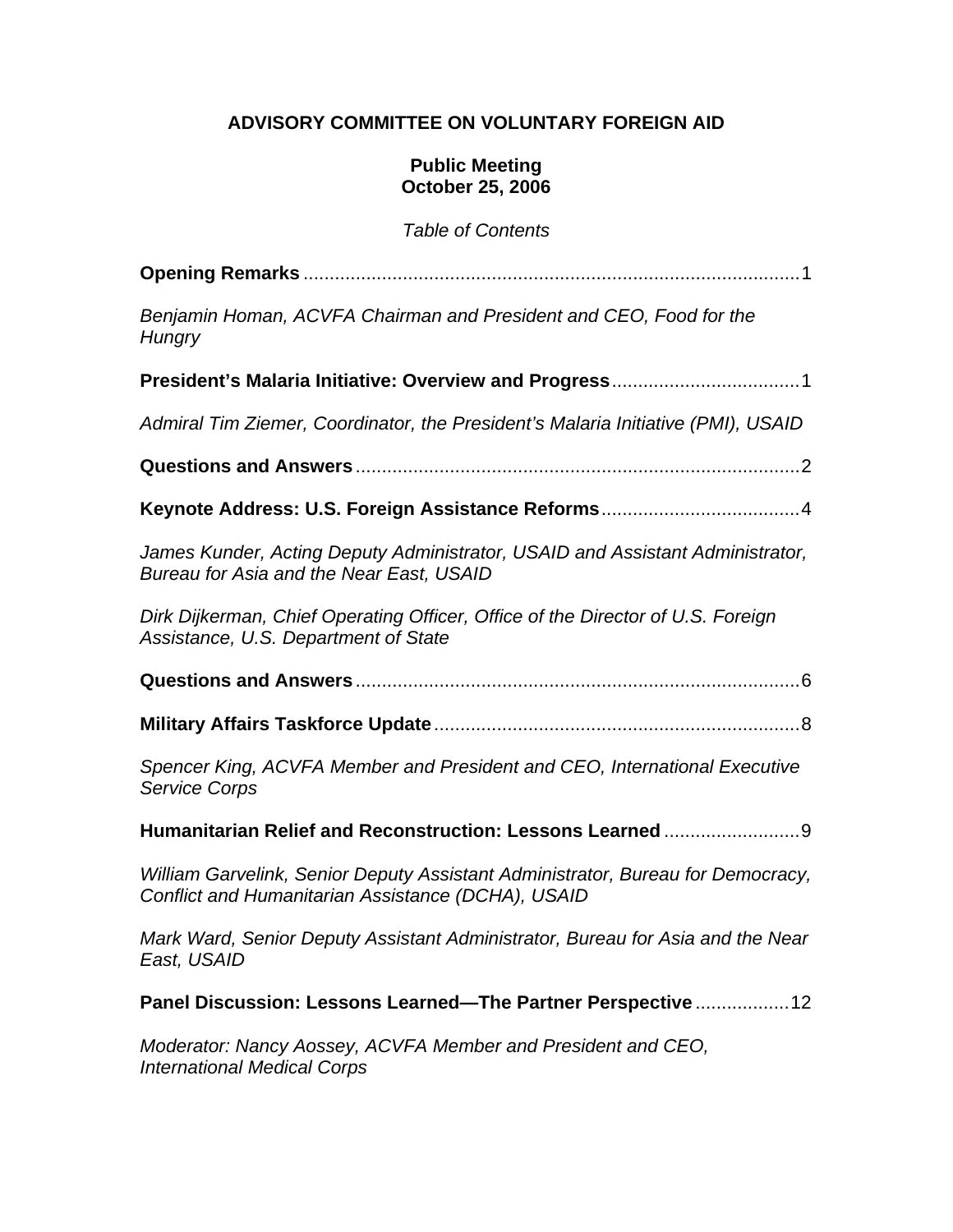*Randy Martin, Director of Global Emergency Operations, Mercy Corps* 

*Rein Paulsen, Senior Director for Emergency Response and Disaster Mitigation, World Vision* 

*Darlene Taylor, Assistant Director, Worldwide Communications: Global Philanthropy and Public Affairs, Pfizer*

- **Questions and Answers** ...................................................................................15
- **Foreign Assistance Reforms: Partner Discussions**.......................................19

*Laura Wilson, Senior Legislative Advisor to the Director of U.S. Foreign Assistance, U.S. Department of State* 

*Charles North, Senior Coordinator for the Western Hemisphere, Office of Foreign Assistance, U.S. Department of State* 

**Reports from Breakout Discussion Sessions on Foreign Aid Reforms** ......21

**Summary of Breakout Session Reports** .........................................................26

*Laura Wilson, Senior Legislative Advisor to the Director of U.S. Foreign Assistance, U.S. Department of State* 

**Closing Remarks**...............................................................................................27

*Benjamin Homan, ACVFA Chairman and President and CEO, Food for the Hungry*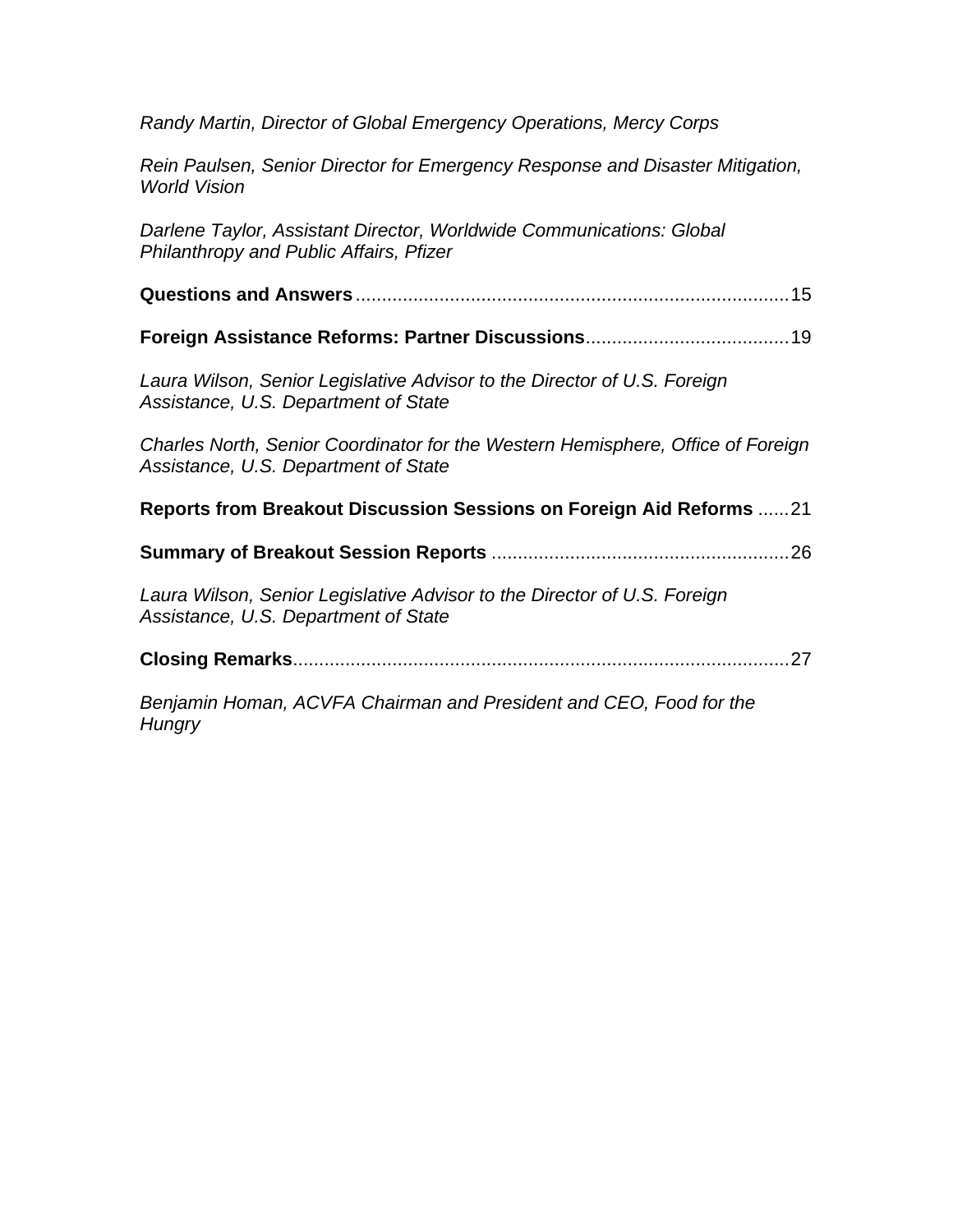# **OPENING REMARKS**

**Benjamin Homan**, ACVFA Chairman, welcomed the committee members and attendees, noting that one of the purposes of ACVFA is to promote awareness of foreign assistance. American security would benefit if foreign assistance were a greater part of the national dialogue; the conversation today is intended to promote that. He thanked the members of ACVFA for doing their part to facilitate dialogue between private voluntary organizations (PVOs) and the government.

Michael Nyenhuis, an ACVFA member and a leader in the PVO community, could not attend because his son had just been killed. Attendees desiring to extend their wishes to the family may contact Mr. Homan or Jocelyn Rowe. Mr. Nyenhuis' son's name was Jacob; he was a first-year student at the University of Georgia.

# **PRESIDENT'S MALARIA INITIATIVE: OVERVIEW AND PROGRESS**

**Admiral Tim Ziemer,** *Coordinator, the President's Malaria Initiative (PMI), USAID* 

Malaria is an emergency for Africa. Of the over 1 million people who die of the disease each year, 80 to 90 percent are in Africa, and of those 80 to 90 percent are children under five years old. Three thousand children die of malaria every day. The disease costs Africa \$12 billion a year, an estimated 1 to 2 percent of the entire continent's Gross Domestic Product (GDP).

On June 30, 2005, President Bush announced the President's Malaria Initiative (PMI), a five-year, \$1.2 billion initiative to effect rapid growth in malaria control interventions in African nations. At the same time the President challenged other donors and the private sector to increase their malaria funding.

PMI is an interagency initiative led by USAID, with the Department of Health and Human Services (HHS) and the Centers for Disease Control and Prevention (CDC) as key partners. It aims to bring proven interventions to 85 percent of vulnerable populations in order to achieve a 50 percent reduction in malaria mortality in target countries. These proven interventions include insecticidetreated mosquito nets (ITNs), indoor residual spraying (IRS), intermittent preventive treatment for pregnant women, and artemisinin-based combination therapy (ACT). Yearly funding will increase from \$30 million in 2006 to \$500 million in 2010, with coverage expanding from three initial countries to fifteen. Funds will be used to conduct IRS, buy supplies for other interventions, strengthen national malaria control systems, and monitor and evaluate progress.

Countries selected have a high burden of malaria, the political will to commit to malaria reduction, a willingness to partner with the U.S. government, and national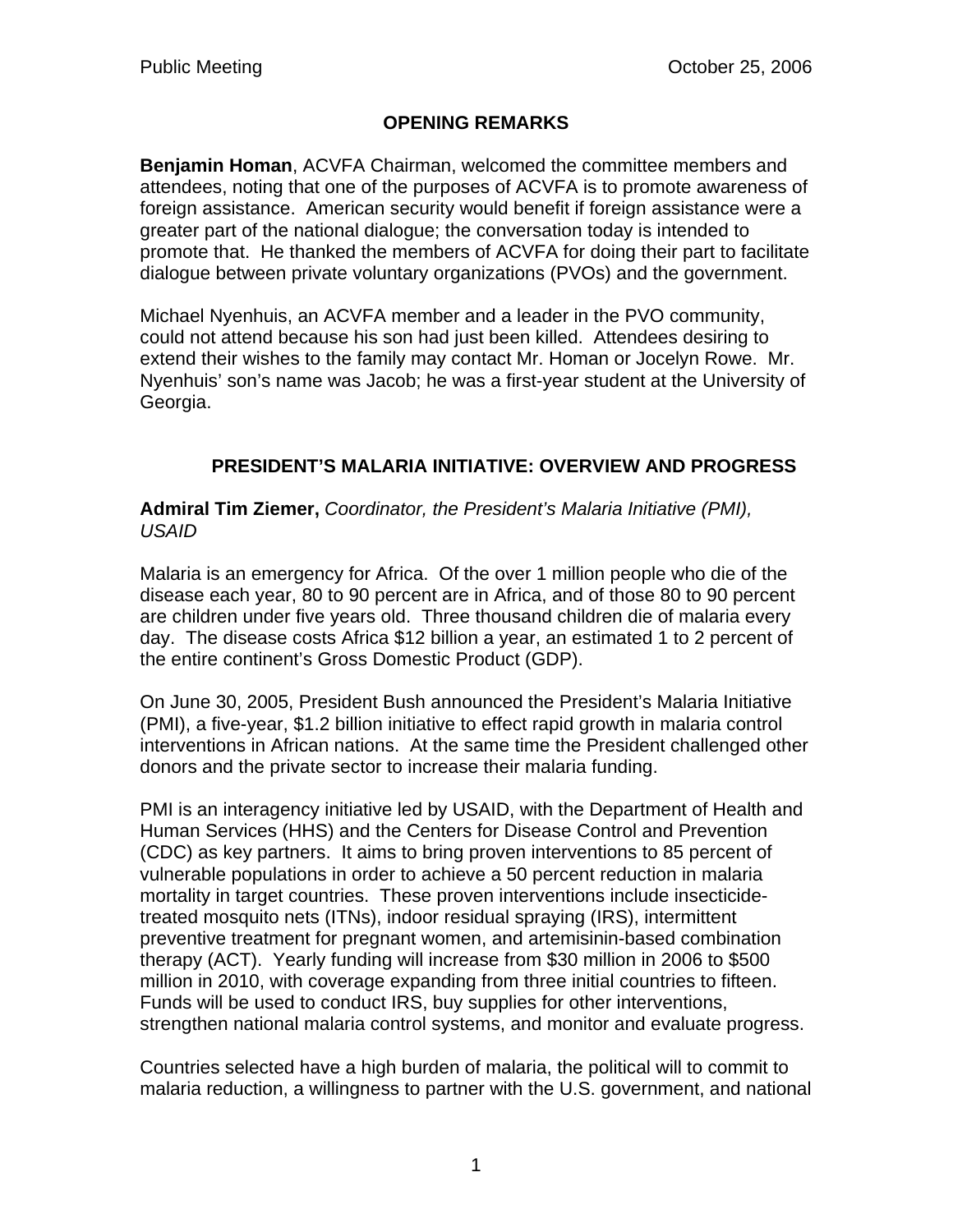malaria control policies and practices consistent with those recommended by the World Health Organization (WHO). In other words, the PMI works with those countries where it can potentially make a difference.

Within six weeks of the President's announcement, the PMI fielded assessment teams to the first target countries (Angola, Tanzania, and Uganda). Within six months, activities were underway in those three nations. Within nine months, the PMI's activities benefited over 5 million people.

In Uganda, the PMI has:

- Supported IRS in the southwestern district of Kabale (488,000 benefiting)
- Procured 298,000 doses of ACT for community-based distribution in the north
- Distributed 260,000 free, long-lasting ITNs in internally displaced–persons camps
- Re-treated 600,000 nets with insecticide

In Angola, the PMI has:

- Conducted IRS in the southern region (590,000 people protected)
- Subsidized ITNs in urban areas
- Distributed over 800,000 long-lasting ITNs

In Tanzania, the PMI has:

- Distributed 130,000 long-lasting ITNs in Zanzibar
- Conducted IRS in Zanzibar (over 1 million people protected)
- Procured and delivered over \$650,000 of ACT, enough to treat 380,000 cases of malaria

These actions prove it is possible to bring proven malaria interventions to a national scale. The PMI is establishing a standard of achieving and maintaining high coverage rates, and is building recognition among ordinary people and national leaders that malaria can be controlled, that it should no longer be acceptable for women and children to die of this preventable and treatable disease.

In June four more target countries were announced for 2007: Malawi, Mozambique, Rwanda, and Senegal. The remaining eight countries to be announced for 2008 remain under discussion.

# **QUESTIONS AND ANSWERS**

**Theodore Weihe**, ACVFA Member, noted that the PMI uses DDT for internal spraying, though traditionally USAID has opposed the use of DDT because of its environmental impact.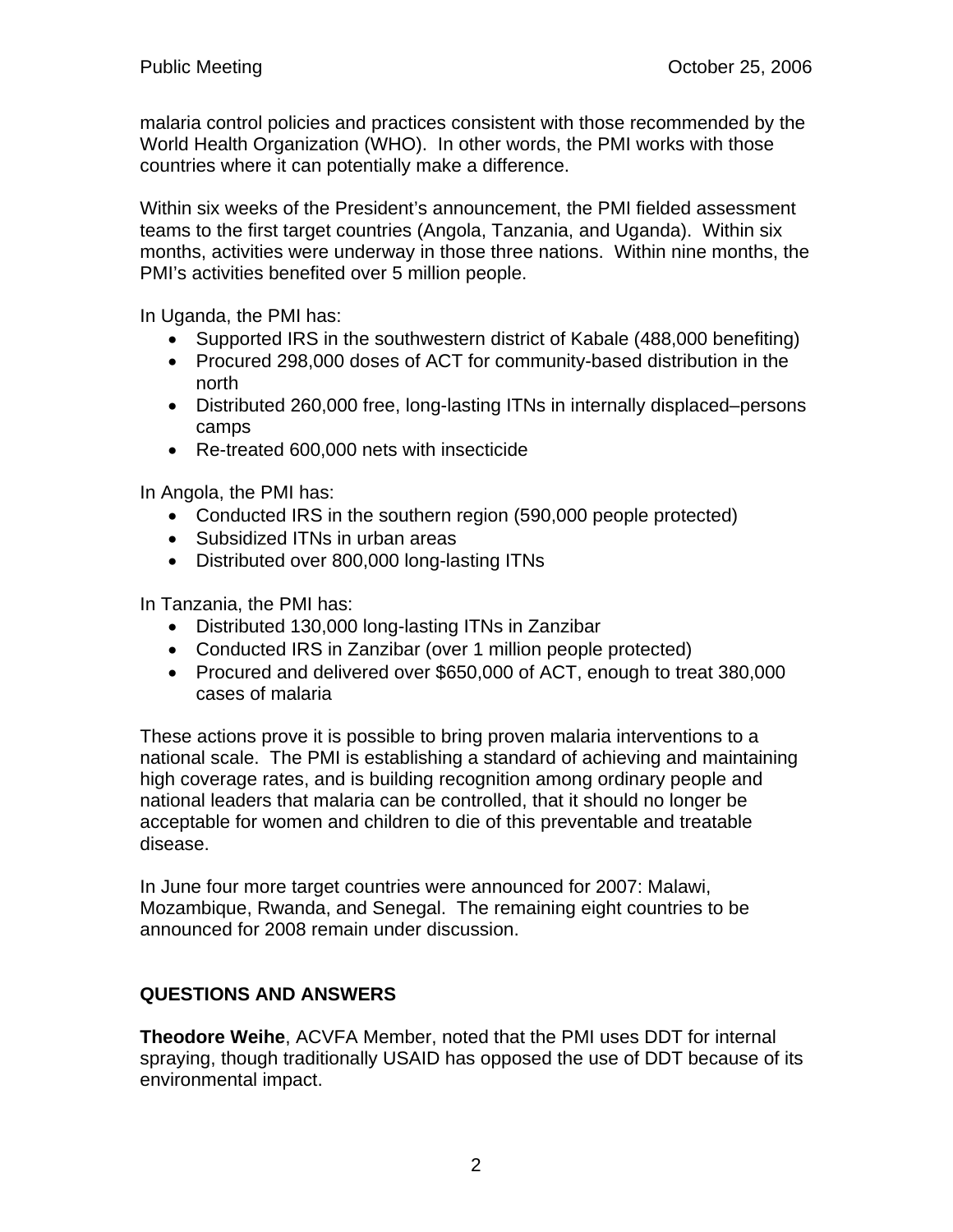**Adm. Ziemer** said that the Persistent Organic Pesticides (POPs) Treaty allows the use of DDT in indoor spraying for malaria prevention, if certain guidelines are followed. USAID is represented on IRS planning boards and monitors the use of DDT. USAID adheres to strict environmental guidelines, approval processes, and procedures for the use of DDT and all other WHO-approved insecticides in its malaria-control programs; it supports IRS with DDT when it and the host country judge it to be the best insecticide both epidemiologically and entomologically. He added that he believes DDT is an effective pesticide when used within certain parameters.

**Richard Stearns**, ACVFA Member, asked how the PMI coordinates with other donor nations and the Global Fund to Fight AIDS, Tuberculosis and Malaria.

**Adm. Ziemer** said that once a nation is chosen, the PMI sends an assessment team to work with the USAID mission and the U.S. embassy there. The Agency publishes an announcement and through the embassy gathers all partners working in the country. That allows those partners to explain their current efforts and allows the PMI to determine how best to complement them. The Global Fund, the Roll Back Malaria Partnership, nongovernmental organizations (NGOs), and WHO participate in those sessions.

In Senegal, for example, this meeting took days. A plan was devised and approved by the Senegalese national authorities and then vetted by HHS and CDC. That plan took Global Fund funding into account—in fact, the PMI is paying to distribute ACT purchased by the Global Fund.

**A participant** asked how the PMI coordinates with the USAID's current foreign assistance reforms. Will PMI funds be added to a country's ceiling, or will they comprise part of a country's total?

**Adm. Ziemer** said that while the PMI was implemented ahead of the current reform process, it is in line with and complements current reforms. In the field, USAID is now focused on developing integrated, coherent tactical plans to achieve results, based on the strategic direction for foreign aid. These "Operational Plans" are designed to link planned funding to planned activities and planned results. This approach is similar to the Malaria Operational Plans developed for each PMI target country. Ultimately PMI's planning and operations will be brought into line with the rest of the reforms. PMI funding is additional funding, above current foreign-aid funding, but it is not yet clear how it will be reflected in country-by-country assessments.

**Delois Blakely** of the New Future Foundation asked how the PMI plans to include African nationals trained in the United States and now living here as it plans programs for Africa.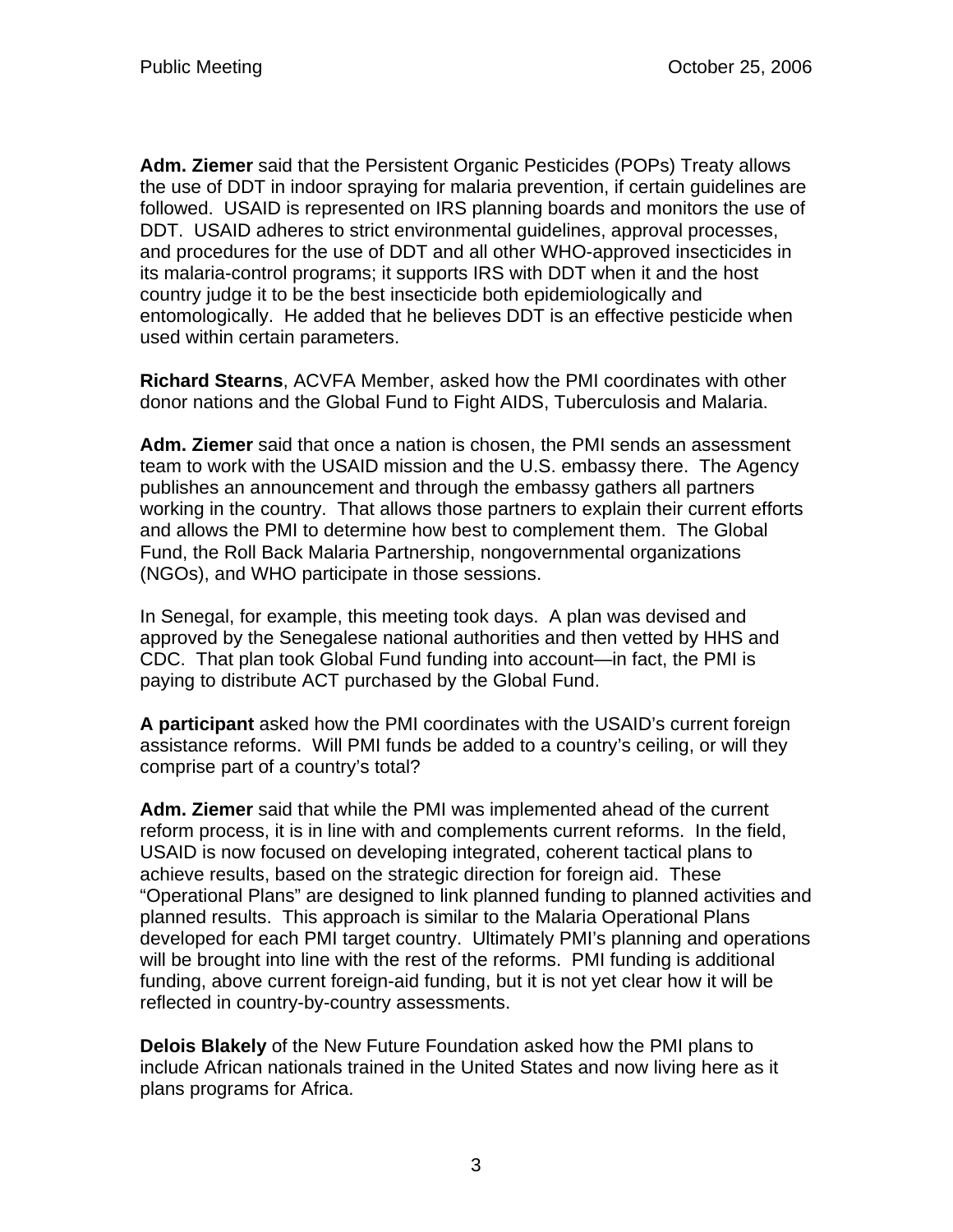**Adm. Ziemer** said that the PMI does want to push for a clearer and more efficient way of meeting targets using local talent, but the PMI's primary mandate is to respond rapidly using proven methods. It should be noted that the PMI effort works through nations' own ministries of health and with local partners that include the host country's professionals.

**Glenn Schweitzer** of the National Research Council said that since the first malaria initiative in the late 1960s objectives have always been too short-term: to save lives, spray houses, and distribute bed nets. He argued that USAID should help nations to build the institutions they need to obtain their own bed nets and DDT, an effort that would take longer than the PMI's five years.

**Adm. Ziemer** acknowledged that USAID has not done well on that score in the past, but said that by working with national malaria control programs the PMI does aim to build local institutions to the extent it can. Little money is budgeted for institution building, however; PMI is looking for other donor countries and partners to support such efforts.

# **KEYNOTE ADDRESS: U.S. FOREIGN ASSISTANCE REFORMS**

#### **James Kunder,** *Acting Deputy Administrator, USAID and Assistant Administrator, Bureau for Asia and the Near East, USAID*

USAID Administrator Ambassador Randall Tobias recently said of the new foreign assistance reforms: "This new strategic approach tells the story of what we are trying to accomplish and provides the basis for evaluating our progress, because progress is essential. The challenges of our time demand this change, not only because our national security depends on it but because peace, prosperity, health, education, and the freedom to provide for themselves and their families are the aspiration of human beings everywhere."

In that quote Ambassador Tobias makes it clear that the foreign assistance reforms are designed for the United States' partners in the developing world. It is true there is an imperative to use U.S. foreign aid programs in support of U.S. foreign policy. But Ambassador Tobias does not believe the reforms should have the goal of recategorizing some programs in Washington, but should aim to make foreign assistance more effective for the United States' partners. This is in line with what the Secretary of State has called "transformational diplomacy": using U.S. foreign policy and foreign assistance as a force for good in the world.

Ambassador Tobias also talks about evaluating processes, and that's where the substance of the reforms will be.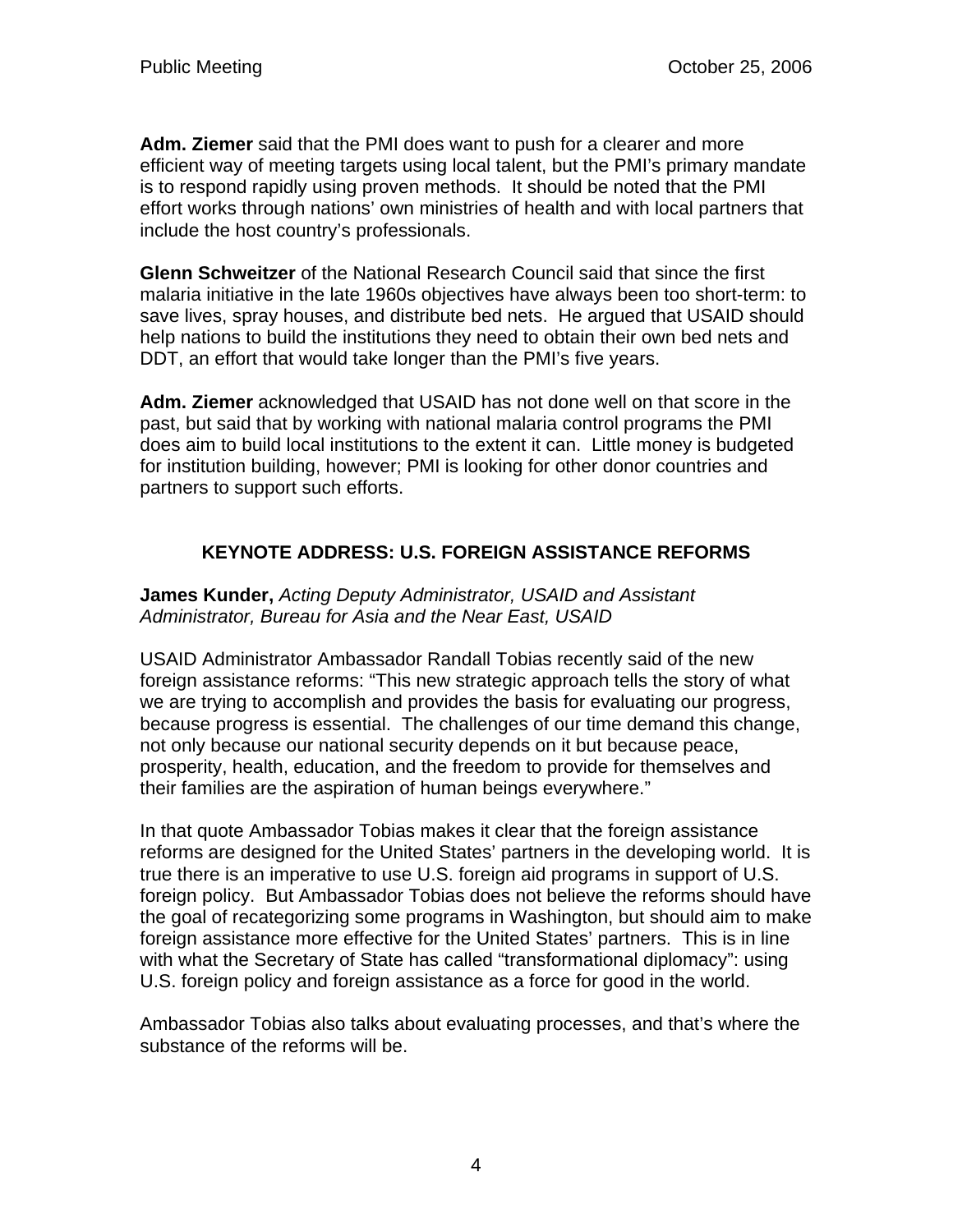What problem is USAID trying to fix? Ambassador Tobias uses the analogy of coming to the Sahara and seeing windbreaks and green spots: the question is not whether U.S. assistance succeeded in turning those spots green. The question is: what do they add up to? Can the United States measure the global impact of its programs in health, democracy, and so on? How should development agencies decide whether to give money to one country rather than another? How can they determine where a dollar of development money will have the greatest effect?

This reform effort has provoked questions about USAID's specific role in the future. It has held USAID up for comparison with other foreign-assistance arms of the U.S. government. But the reforms are not intended to end USAID, end long-term development, or subordinate development to security priorities. Instead they provide an opportunity to inform more of the United States' foreign assistance with a long-term development perspective. To do that USAID officers will have to be tough-minded and ready to operate in the sharp-elbowed interagency environment.

### **Dirk Dijkerman,** *Chief Operating Officer, Office of the Director of U.S. Foreign Assistance, U.S. Department of State*

The State Department and USAID are developing tools to make operational the principles and vision that have already been articulated for these reforms.

The first of these to be made public was the *Foreign Assistance Framework* (*FAF*), an effort to align foreign aid with other interventions and priorities in the U.S. government. The parallels with the indicators, criteria, and structure of the Millennium Challenge Corporation (MCC) should be evident, for example. Since its initial release USAID and the State Department have made adjustments to the *FAF* to clarify it: one change should make it clearer that the U.S. government supports poverty-alleviation programs.

At the same time, the State Department and USAID are working on a five-year overall *Foreign Assistance Strategy* (*FAS*). Under the *FAS*, wherever possible USAID and the State Department will support a single development plan for a given country, a single coordinating mechanism, and a single set of indicators to measure the progress of all those working there. While the *FAS* will only directly guide the actions of the State Department and USAID, other agencies will participate and coordinate as they think appropriate. The development of an overarching strategy does mean setting priorities and recognizing that not everything can be accomplished.

While Washington sets the overall strategic direction, the field will continue to be the principal designer of implementation plans. The first step will be to develop a method for writing country strategies. USAID and the State Department are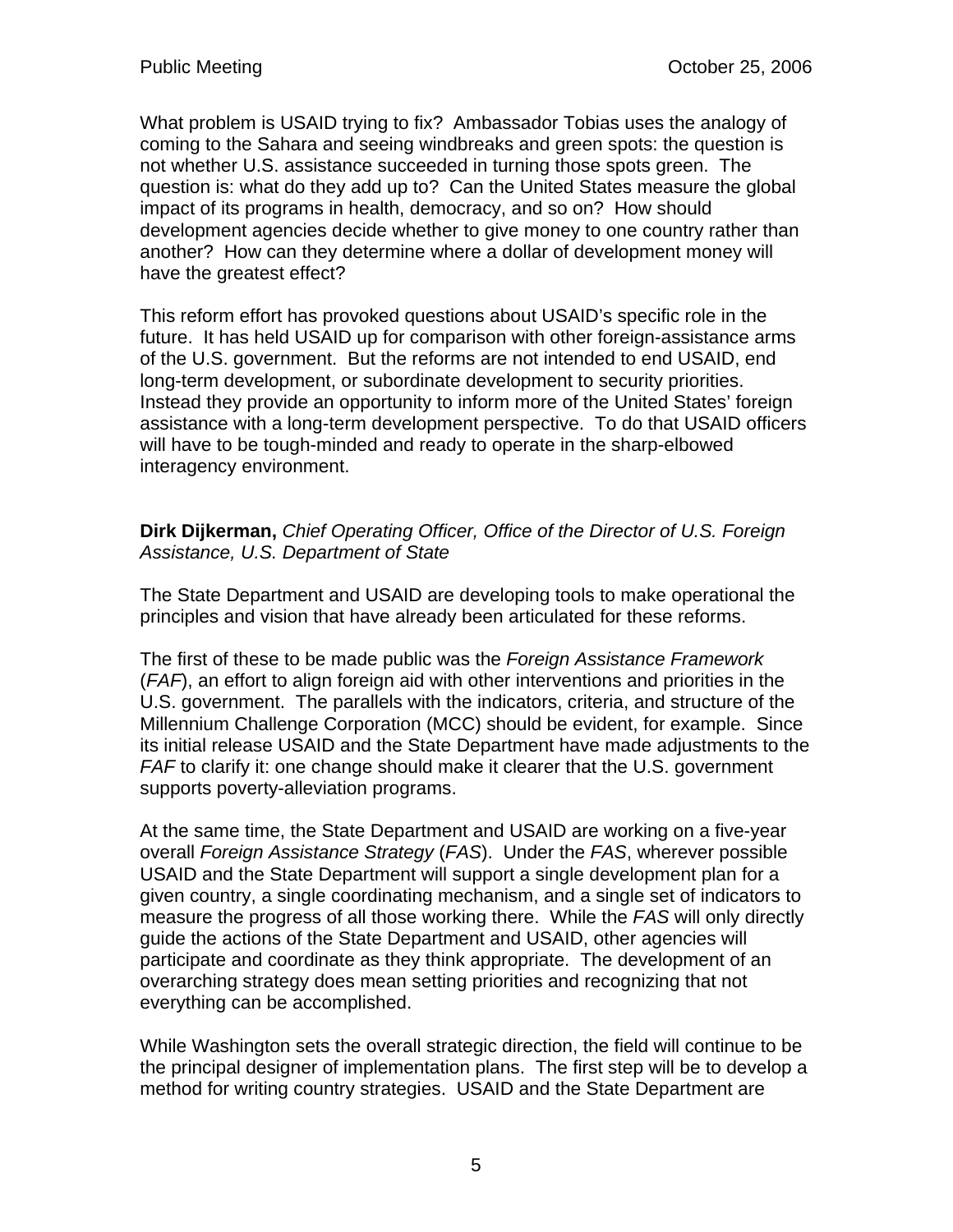trying to learn from previous efforts in this regard: for example, the implementation strategies from the President's Emergency Plan for AIDS Relief (PEPFAR) were too long for most people to read. USAID's Europe and Eurasia Bureau strategies may offer a useful model.

Once country strategies are in place, missions will devise operational plans describing what they can do and how they can hit their targets. Operational plans will marry the budget process to what happens on the ground. They will allow the State Department and USAID to explain what they have done, why, and why programs deviate from plans when that occurs.

The aim is to link State Department and USAID planning and reporting processes at every stage. This year the State Department and USAID had a single planning process and a single, unified budget. People at the most senior levels discussed the right distribution of resources among countries or within countries. This type of debate takes into account long-term interests, short-term perspectives, technical realities, and diplomatic realities to reach a course best for the United States as a whole. As a result of this effort, the State Department and USAID are now close to being able to fully describe the programs in any given country—a significant change from the past, when 20 to 50 percent of the money going to any given country was not reflected in that country's development budget.

USAID and the State Department have not yet submitted the Joint Congressional Budget Justification; the aim is to work with the Office of Management and Budget (OMB) so as not to lose the new structure when the budget goes to Congress. This is a challenge because OMB and Congress operate by program account. The Office of U.S. Foreign Assistance will work with the rest of the State Department to modify how it reports expenditures under the Joint Performance Authorization Review (PAR) process.

One of the aims of the reform process is to strengthen accountability and transparency across countries, programs, and partners. This will require standardized program structure and definitions. Standard definitions allow debate about what's truly going on, and allow embedded assumptions to be properly vetted. Developing a strategy also means setting indicators for success, though reformers recognize that not everyone will be happy with the indicators chosen. Unfortunately, between the State Department and USAID, there are currently about 11,000 indicators on the books—far too many to make good judgments.

# **QUESTIONS AND ANSWERS**

**Benjamin Homan,** ACVFA Chair, asked about the reforms' timetable.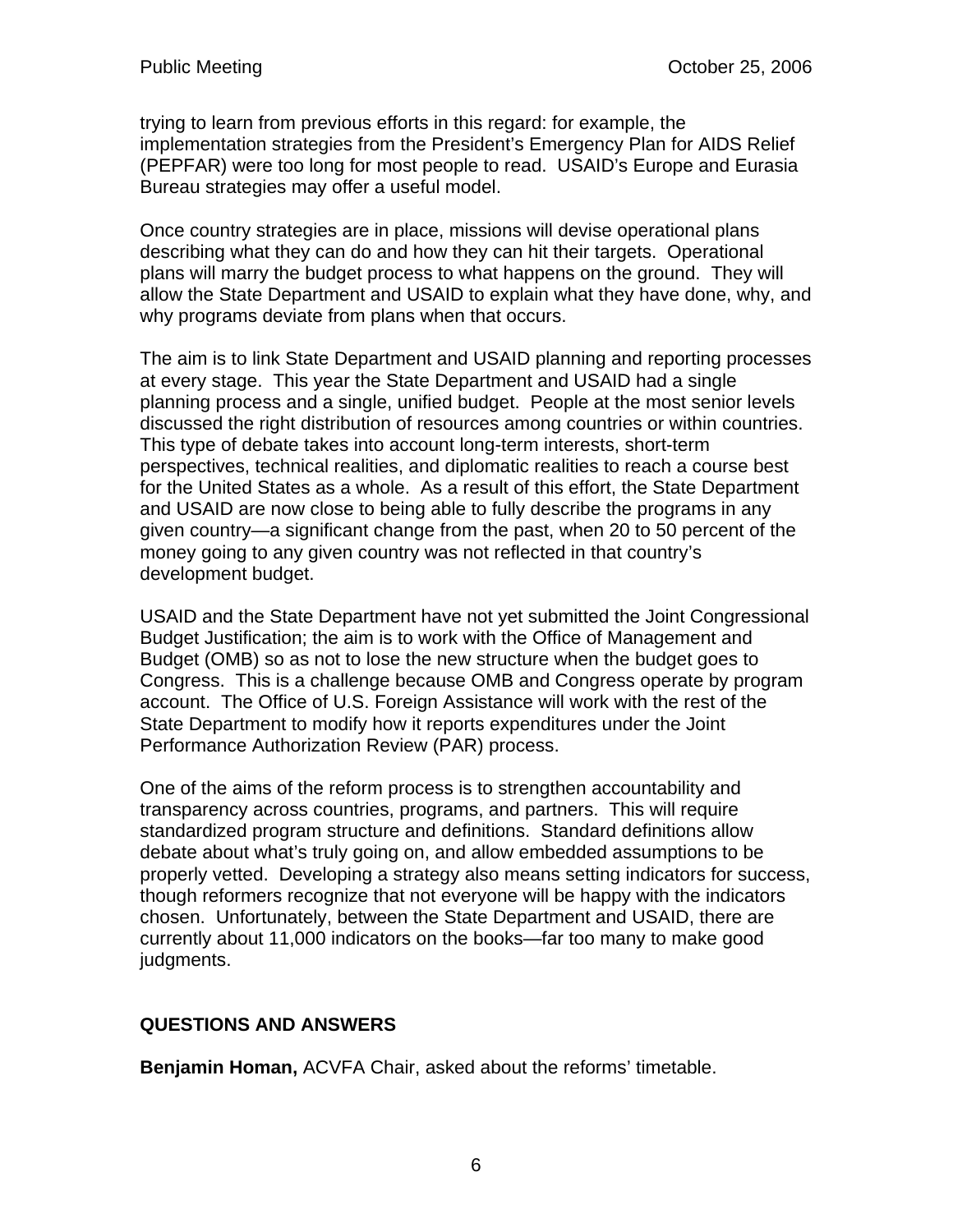**Mr. Dijkerman** said that his personal goal was for the *FAS* to be in final draft form by the end of the calendar year. Operational plan guidance is now issued to Operating Units, and USAID and State Department staff members are being trained in it. Operational plans are currently due in Washington by the end of January, and will be reviewed thereafter.

**Mr. Homan** asked to what extent these reforms will include other agencies of the U.S. government involved in foreign assistance.

**Mr. Dijkerman** said that for now the Secretary of State has agreed to reform those elements of foreign aid that fall under State Department authority: the Office of Foreign Assistance and USAID. The structure is broad enough to incorporate other agencies. When those agencies receive funds from USAID, they will be part of the process; when they have their own funds, they can decide to be included.

**Larry Diamond,** ACVFA Member, commented that while these reforms are long overdue they are still not yet bold enough in seeking the change that should be the goal of transformational diplomacy: changing the logic of governance in most developing countries. Currently the logic of governance is about generating private good for those who have cornered political power. Without a change in that hierarchy of motives, the gains possible from these reforms will be minimal. Foreign aid can accomplish little compared to what states can accomplish with their own resources and foreign investment. The purpose of the Millennium Challenge Account (MCA) was to put these standards in place, but MCA countries are compared only to one another—in other words, on a curve. Nowhere is the U.S. government setting high enough absolute standards, as devised by countries' own civil-society groups.

**Mr. Kunder** agreed, noting that the United States must effect those kinds of changes without imposing them, and make sure the private sector is involved. The current reforms at least provide a mechanism to take on the challenge systematically.

**Mr. Dijkerman** challenged those present to take advantage of the tools the reforms will make available. The first of those is the *FAF*. For example, last year the Secretary of State asked what USAID and the State Department were doing to promote democracy, and in trying to answer that question, senior staff discovered there was no agreement on the definition of "democracy." Defining "democracy" and deciding what programs promote it took three months. In FY2008 at least the agencies can answer the question directly, including budgetary allotments by program. That transparency should yield more fruitful evaluation and analysis. The reforms should also allow ambassadors to assemble a whole country's team to speak with one voice.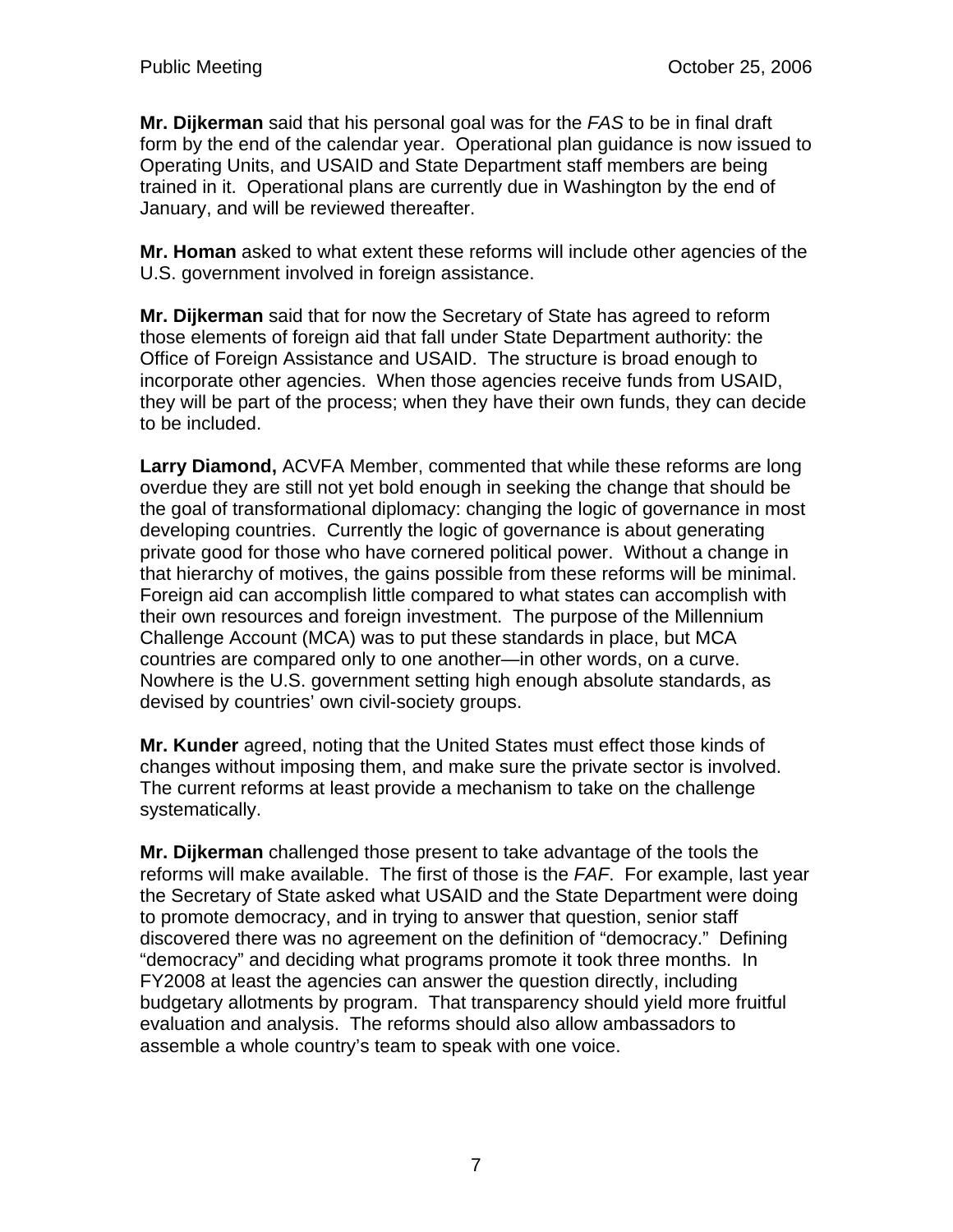**Mr. Kunder** added that Dr. Diamond and the MCA both assume that national will is the most important element determining whether development succeeds. But many field-level people claim that what works depends on the country and its needs. From now on, the U.S. government will identify more clearly what works and what doesn't, which will mean a narrower range of program activities.

**Elise Smith,** ACVFA Member, expressed two concerns. First, if the emphasis of the new system is on short-term real results, programs in the field could be channeled to large profit-making organizations focused on efficiency. A model emphasizing long-term effectiveness might allow for more diverse development mechanisms. Second, while the small working group on gender had productive meetings with Ambassador Tobias and other high-ranking staff members, those discussions are not reflected in the *FAF*.

**Mr. Dijkerman** noted that USAID is reviewing its operational and procurement structures.

**Mr. Kunder** said that procurement difficulties are not related as much to a philosophical choice of efficiency over effectiveness as they are to a practical limitation: funds for foreign aid have increased while the number of USAID employees has decreased. USAID staff members can come to a point where it becomes very difficult to manage multiple procurement mechanisms while meeting Government Accountability Office (GAO) standards.

**Mr. Dijkerman** said that the foreign assistance reform effort has not yet focused on whether similar programs in different country categories ought to be implemented differently. For example, in "sustaining" or "transformational" partner countries, the implementation mechanisms should perhaps emphasize cost-sharing and/or the greater use of program support, because those countries tend to be wealthier and more capable of assuming leadership and implementation responsibilities. This question will be examined in the future, and will also be informed by the review of procurement that USAID is currently undertaking.

In the operational plans, gender is treated like a number of key crosscutting issues: easily marked and noted in any given plan.

# **MILITARY AFFAIRS TASKFORCE UPDATE**

**Spencer King,** *ACVFA Member and President and CEO, International Executive Service Corps* 

The Military Affairs Taskforce was created last year at the suggestion of the USAID Administrator to discuss what PVOs could do in concert with military activities. At the time the taskforce had information only from one program in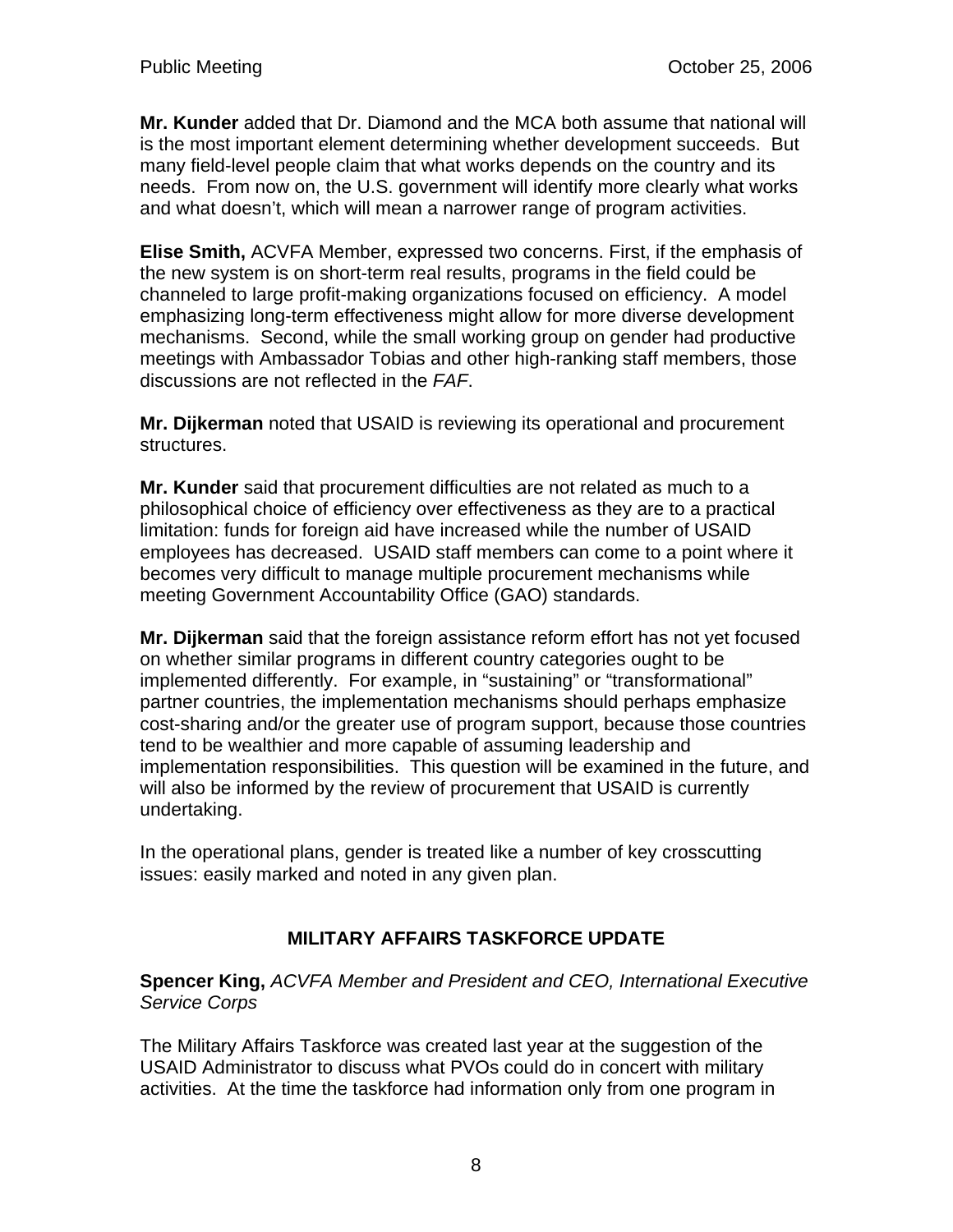Iraq where PVOs worked with the military in areas they would not otherwise have been able to reach. That experience led the taskforce to identify one basic deficiency: majors and captains were enthusiastic supporters of PVO work, but they were also young and not experienced in the private sector. The taskforce put out a paper based on that Iraq experience.

On September 26 the taskforce met with USAID's Office of Military Affairs. The next step will be to test what PVOs and the military can do together. Some PVO staff members will visit the military's Office of Civilian Affairs, to learn how officers are trained and to try to determine how PVOs can help prepare them before they are deployed. If the military provides information on the countries where it plans to deploy, for example, and what the intelligence services say the demands are likely to be, there are thousands of PVO workers who could help train soldiers.

At the very least the taskforce has helped advance matters past the point where PVO and military people do not understand one another's language. Attendees were invited to sign up for continued participation in the effort.

# **HUMANITARIAN RELIEF AND RECONSTRUCTION: LESSONS LEARNED**

**William Garvelink,** *Senior Deputy Assistant Administrator, Bureau for Democracy, Conflict and Humanitarian Assistance (DCHA), USAID* 

Through its responses to humanitarian emergences over the last year and a half (primarily the tsunami, the Pakistani earthquake, and the postwar response in Lebanon), USAID has learned six important lessons pertinent to its core emergency response relationships (those with PVOs and NGOs).

- 1. Communities' control over their futures depends in part on their participation throughout the response process.
- 2. The support of local and national coordinating agencies fosters better response and more effective coordination. Often there has been planning for disaster at the local level, but the people who were supposed to manage disaster response have been killed or traumatized.
- 3. Common standards and the sharing of information ensure more equitable assistance.
- 4. In the politically charged atmosphere following a major disaster, particularly in Islamic countries, it is vital that USAID and its partners maintain transparency in their decision making and response.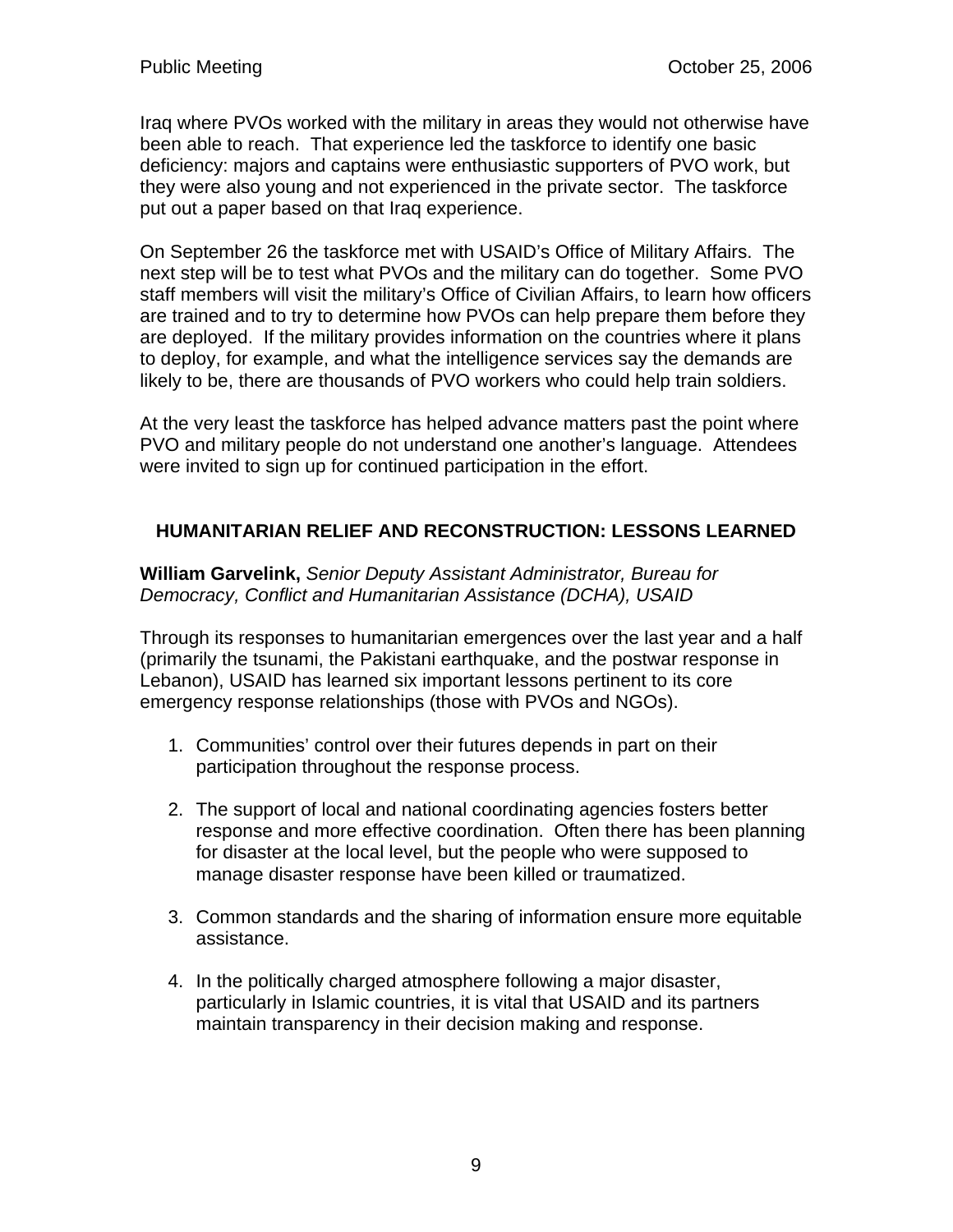- 5. Almost as important as saving lives is the effort to get families and communities back on their feet economically through job creation and microcredit.
- 6. All phases of the emergency response—lifesaving, rehabilitation, and reconstruction—must begin simultaneously.

USAID also learned several lessons about its relationship with the military during these disasters. The role of the U.S. military is very large, and if USAID manages that role effectively the PVO community can extend its reach.

- 1. USAID must have early and continuous contact with military decision makers at all levels, preferably through liaison officers in all levels.
- 2. It is important to reach agreement quickly on who is in charge and who sets priorities. Such agreements must be set down in writing and dispatched up and down civilian and military chains of command.
- 3. Assessments of need must guide the distribution of aid. Without guidance, the military will dispatch aid quickly but not necessarily to the places that most need it.
- 4. Pertinent military information must be unclassified.

NGOs are USAID's most important links to communities on the ground; they must participate in identifying needs and gaps because they have longstanding relationships and the trust of communities. USAID's focus on its relationship with the military may have come at the expense of its relationships with NGOs. In the past, a representative of InterAction would sit on Disaster Assistance Response Teams (DARTs).

USAID has also learned an important lesson for its own internal operations: following a major disaster, USAID forms a multibureau taskforce. In the initial days, when the focus is on emergency relief, DCHA leads the response. As the focus switches to reconstruction, the regional bureau takes over. But both participate from the beginning—along with the bureaus responsible for legal issues, contracting, and so on—which makes it easier to undertake all aspects of the response at once. USAID even has boilerplate paperwork now so contracts can be issued very quickly.

**Mark Ward,** *Senior Deputy Assistant Administrator, Bureau for Asia and the Near East, USAID* 

USAID has also learned six important lessons pertinent to the reconstruction phase of the response.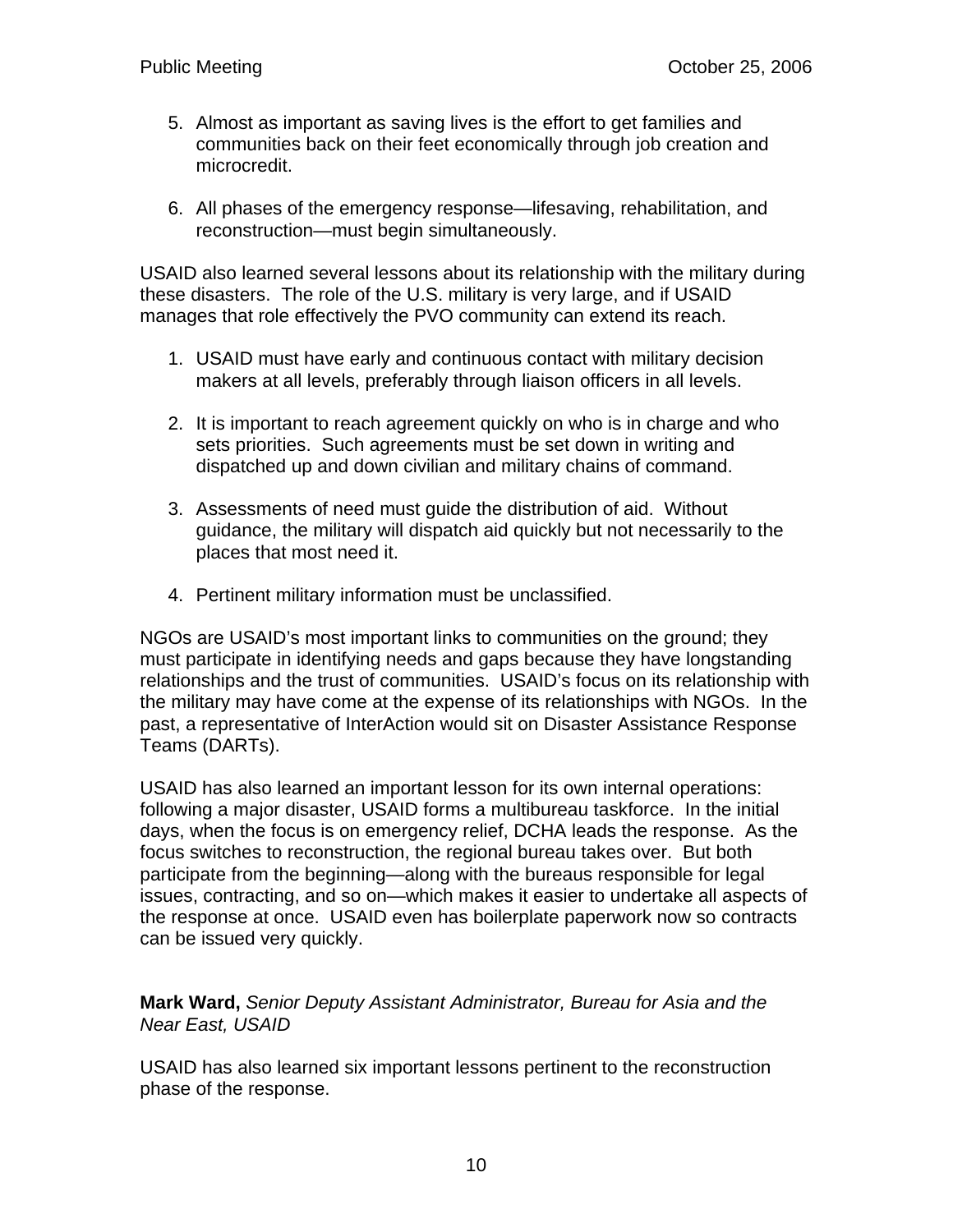- 1. USAID has done a good job reorganizing itself internally to respond to disasters. But there is still a long way to go in coordinating the response of other U.S. agencies. The U.S. government's response should be standardized now, before the next disaster. The Office of the Director of Foreign Assistance may be the appropriate place for that coordination.
- 2. Reconstruction planning should start early in the emergency stage. Often long-term reconstruction emerges from emergency relief programs. In addition, given the inevitable delays of the budget process, grants made during the relief stage often must cover the transition to reconstruction. That means that relief must be coordinated with reconstruction plans. For that reason DARTs should make a greater effort to work with indigenous NGOs than they do now.
- 3. USAID must take the time to talk to communities. In the rush to rebuild it is easy to forget to apply best practices and listen. In Sri Lanka following the tsunami, communities provided excellent ideas about how to change the scale of USAID's planned work to include the rebuilding of harbors, bridges, and pedestrian walkways. Careful analysis of Sri Lanka's employment needs led USAID to change its plans about what vocational schools to put in place. Similarly, community involvement in Aceh led to the beginnings of reconciliation that could become a lasting peace.
- 4. It is important to show tangible results fast. In Sri Lanka, USAID split a harbor reconstruction project into two phases: latrines, damaged auction halls, and other minor works could get underway and employ people quickly, while the major harbor repair would take longer. Local communities and Washington stakeholders saw progress quickly, which helped build credibility and goodwill for the longer effort. Similarly, USAID made a fast start with a local contractor on the first forty kilometers of the Banda Aceh–Meulaboh road, because it was clear the bulk of the contracting would take more time. That put young men to work and gave hope to their families and communities. In Pakistan, USAID built prototype boys' schools and girls' schools under an existing construction contract while simultaneously searching for a contractor to take on the larger effort.
- 5. USAID must remember to think about strengthening institutions. Countries hit by disaster must make tough decisions they weren't prepared to make before the disaster hit. In Indonesia, USAID has been providing help to the Aceh and Nias Rehabilitation and Reconstruction Agency (BRR), the Aceh governor, and the provincial office of public works in Aceh. In fact, the Agency is working from the Aceh governor's office. Thanks to USAID assistance, the BRR has adopted guidelines for spatial planning that advance all construction plans for the province.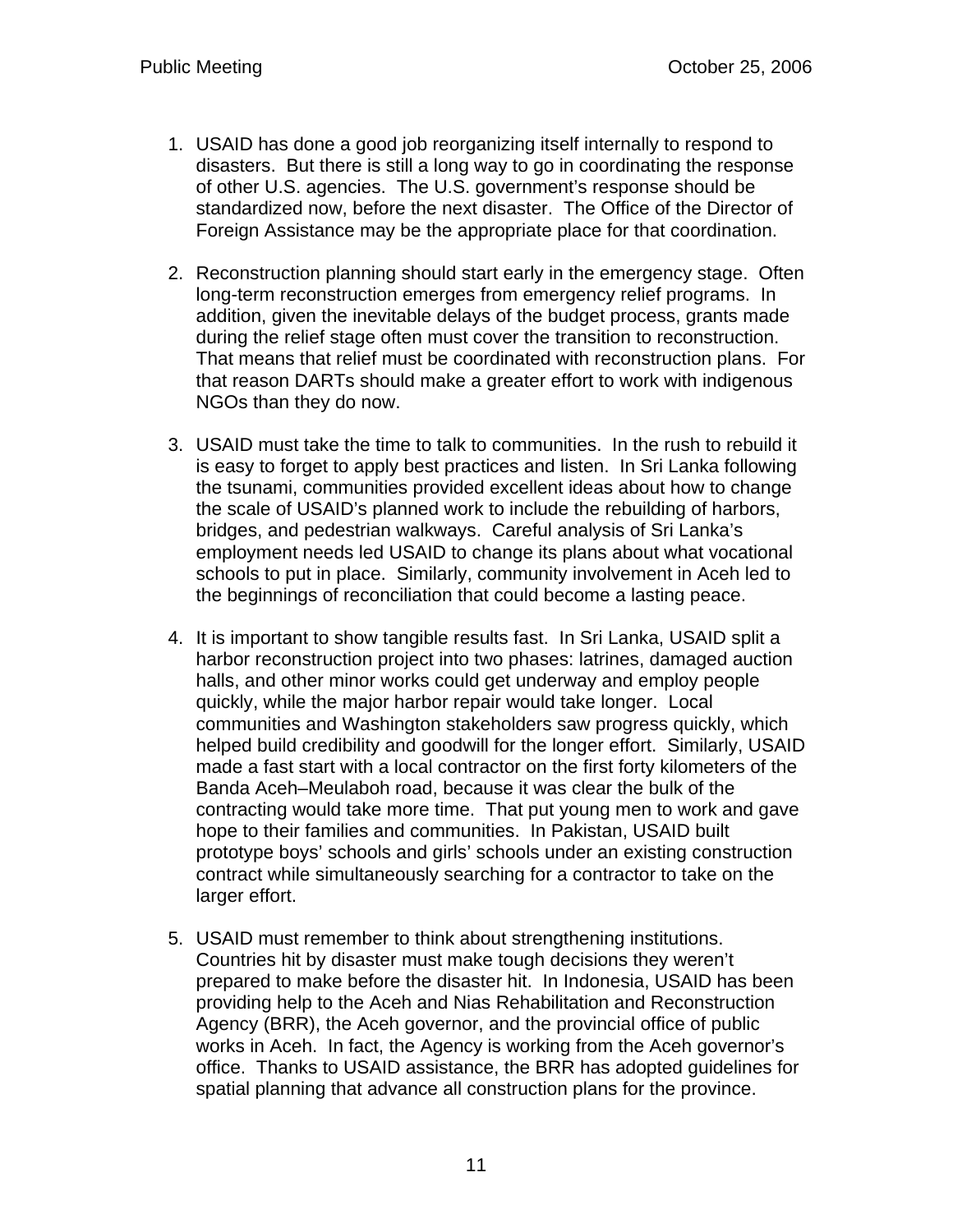USAID also helped the BRR establish an anticorruption office to ensure fair and transparent procurement and avoid fraud and the misappropriation of funds, in part through assistance to Indonesia's Supreme Audit Commission, analogous to the GAO. In Pakistan, USAID assisted the Earthquake Reconstruction and Rehabilitation Authority (ERRA) as it prepared to deal with the profound housing shortage. The Agency helped ERRA train local workers in earthquake-resistant construction, and local officials in inspecting construction for adherence to earthquake-resistance standards.

6. Working with the private sector and NGOs generates new ideas. Private resources can complement official aid, greatly increasing the effect of both. The private and NGO sectors have networks and resources abroad that often exceed those of the U.S. government. Making the most of this potential requires trust, however, and learning to listen to each other. USAID has made great strides, but could still improve. In particular, USAID could better accommodate offers of in-kind assistance and technical expertise from the private sector: not used clothes and untrained volunteers, but commodities and equipment USAID would otherwise have to buy and skilled experts who could help a BRR or an ERRA respond to the incredible logistical challenges they face.

When former presidents Bush and Clinton traveled to see the damage wrought by the tsunami, they prepared a trip report for the President. They wrote that at every stop the first thing they noticed was USAID and its partners on the ground, delivering assistance in incredible circumstances. "They made us so proud to be Americans," they said.

# **PANEL DISCUSSION: LESSONS LEARNED—THE PARTNER PERSPECTIVE**

**Moderator: Nancy Aossey,** *ACVFA Member and President and CEO, International Medical Corps*

**William Garvelink,** *Senior Deputy Assistant Administrator, Bureau for Democracy, Conflict and Humanitarian Assistance (DCHA), USAID*

Some organization could do a great service to all the others working in any given emergency situation if it were willing to take up the thankless task of sorting the unsolicited goods that inevitably appear and clog the relief process.

**Randy Martin,** *Director of Global Emergency Operations, Mercy Corps*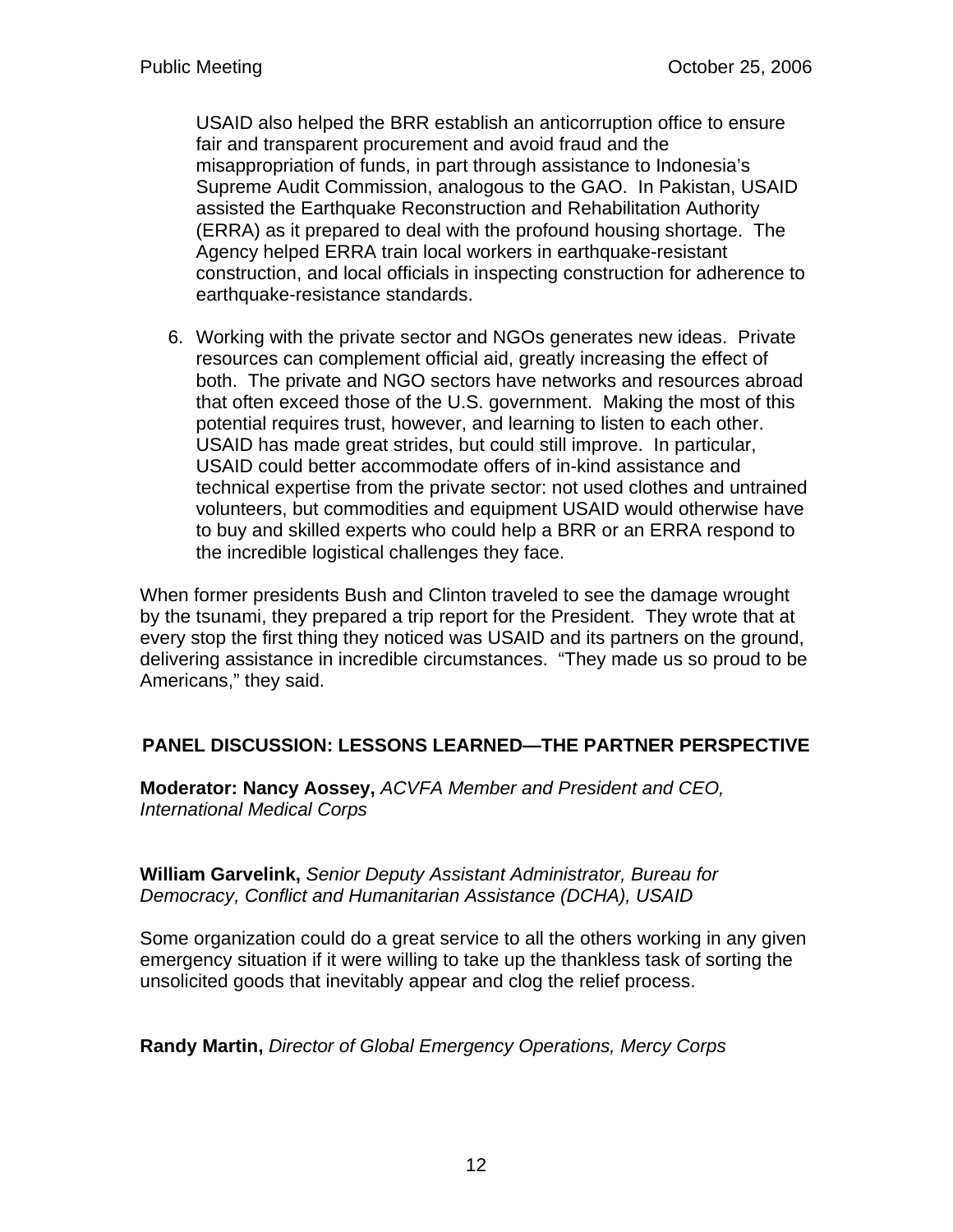In preparation for this discussion, key players in emergency responses around the world contributed their thoughts.

Mercy Corps' regional director in Lebanon wrote that the Office of Foreign Disaster Assistance (OFDA) DART was easy to work with. The OFDA Response Management Team (RMT), however, changed every other day and kept asking for changes in plans already agreed to with the DART, resulting in nearly a month's delay before the first program was approved. This is an ongoing theme in many emergency responses: the rapid rotation of DARTs and RNTs makes it difficult to negotiate agreements.

Mercy Corps' country director in Sri Lanka offered three lessons:

- 1. Early accountability to beneficiaries and in some cases to the government can prevent later misunderstanding and disappointment. For example, Mercy Corps and some of its partners started newsletters and paid for advertising space to inform people about services available and political dialogues underway, trying to fight rumormongering.
- 2. In a conflict-torn country, aid following a natural disaster can exacerbate political tensions.
- 3. More widespread agreement is needed on minimum standards of professionalism for PVOs. Poorly prepared PVOs and NGOs can become easy marks for news media eager to complain about humanitarian organizations, which in turn makes it very difficult for the larger PVO community to operate.

Mercy Corps' director in Pakistan wrote that the DART was efficient, fully operational by the second week following the disaster, and had committed its first round of grants to selected partners another week later. Successive OFDA funding was prompt and without gaps. The DART managed to coordinate with a U.S. Air Force unit, and the supply of relief goods was excellent. Early basic health units were set up with tents received from the source. Regular notification of goods arriving to partners was very helpful.

In all areas it became clear that it is vital to get cash to communities early. Markets can rebound quickly: food and goods can show up for sale soon after a disaster. It can be more effective to let communities buy what they need rather than give them what we think they need. Mercy Corps has made progress with grants and microloans.

Those working on these disaster responses have also learned about how the U.S. military can and can't work, and learned about staff security issues. They now know that they need to look for long-term commitments and from the earliest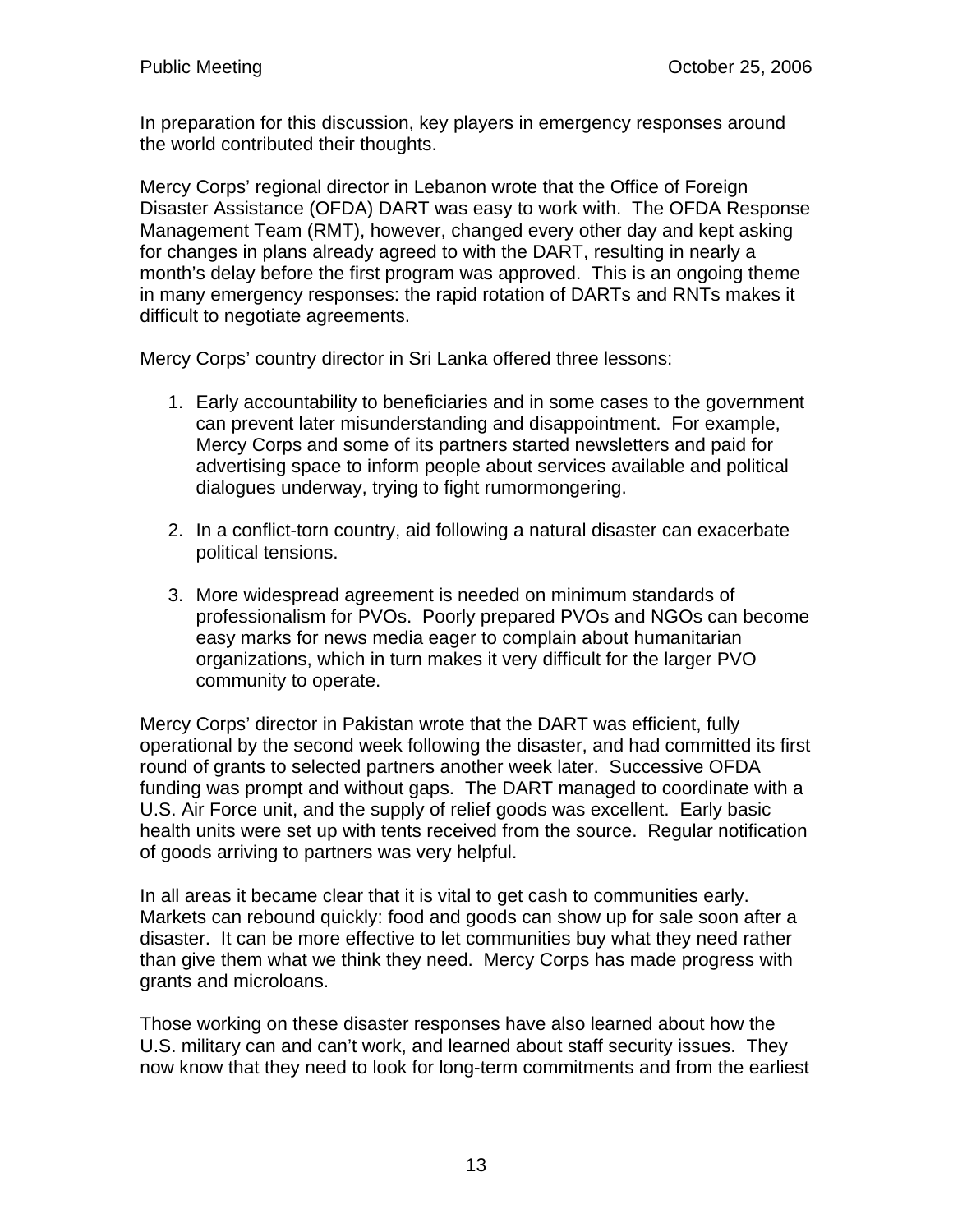days begin thinking about how the emergency response connects to long-term development efforts.

**Rein Paulsen,** *Senior Director for Emergency Response and Disaster Mitigation, World Vision* 

World Vision continues to learn lessons in many different operational and programmatic areas from its recent emergency responses. Three broad classes of these emerge most strongly.

- 1. It is vital to understand more deeply the contexts in which responses take place. Following the tsunami, much of World Vision's response was in areas with preexisting conflicts—both Aceh and Sri Lanka. Partners must mount a response that takes those dynamics into account, builds on local capabilities wherever possible, and does not exacerbate existing tensions. World Vision consistently uses the Mary Anderson/Collaborative for Development Action framework (in *Do No Harm: How Aid Can Support Peace—or War*) to analyze local conditions; the challenge will be to expand the use of such methods in interagency analyses of contexts rather than continuing to use them on an agency-by-agency basis.
- 2. Planning for long-term reconstruction must begin at once, and focus deliberately on the development of local capabilities. Also, those involved in the reconstruction must understand preexisting vulnerabilities and groups in need, and avoid focusing too narrowly on needs arising from a particular emergency event.
- 3. Collaboration and coordination are essential, both with familiar partners and new ones. There is much yet to do, however, to work with the private sector most effectively, particularly to make use of private organizations' many high-level capabilities. Those responding to emergencies need to expand public-private partnerships to include efforts to strengthen local systems and improve local capabilities, alongside cash and in-kind donations.

#### **Darlene Taylor,** *Assistant Director, Worldwide Communications: Global Philanthropy and Public Affairs, Pfizer*

Following the earthquake in Pakistan, the President reached out to the private sector. The South Asia Earthquake Relief Fund (SAERF)—led by Pfizer, Citigroup, GE, UPS, and Xerox—was quickly established to work in collaboration with the State Department and USAID. The earthquake occurred on October 8 in a year that had already seen the tsunami and then hurricanes Katrina and Rita; some were concerned about fatigue in the donor community. It was vital to tap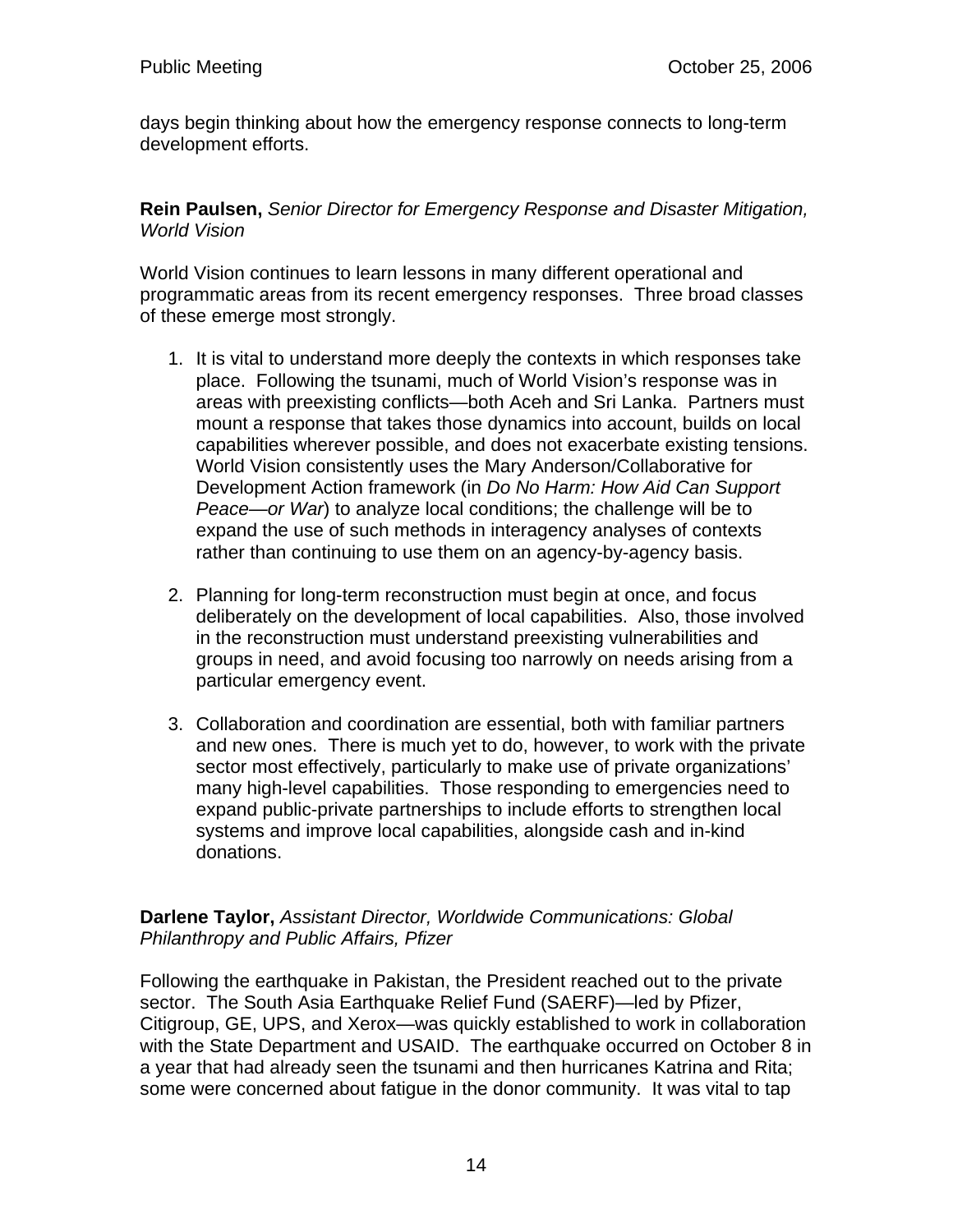into resources of the corporate sector to assist in relief efforts. SAERF used the communications capabilities of these companies and the strengths, relationships, and networks of their CEOs to raise funds and awareness. Partnership and collaboration with the business community were keys to the responses to recent disasters. SAERF set up a new model of collaboration among the business community, NGOs, and governments.

To date, more than \$100 million in cash and in-kind contributions have been raised by the private sector. SAERF alone raised and disbursed more than \$20 million to nonprofit organizations for relief and reconstruction activities. It was important to the CEOs of the five businesses leading SAERF that 100 percent of the money raised benefit the people who needed it, so each of the five companies contributed additional funds to cover SAERF's administrative costs. Of that \$20 million, SAERF raised and distributed \$4.5 million immediately for emergency relief. It was critical that funding went to organizations on the ground with the ability to meet immediate relief needs as well as the capabilities and expertise to carry out long-term reconstruction projects funded by SAERF. From the beginning SAERF participated in planning for the long-term reconstruction effort.

The business community's response to last year's three major disasters—the tsunami, Katrina and Rita, and the Pakistani earthquake—totaled about \$1.7 billion in cash and in-kind donations of equipment, products, and services. As importantly, the business community contributed the expertise and talent of its employees to support these relief efforts, a direction that should be explored more fully in the future.

# **QUESTIONS AND ANSWERS**

**Ms. Aossey** asked for examples of businesses contributing expertise rather than dollars or equipment.

**Ms. Taylor** said that the CEOs of the companies involved in SEARF recognized that experts would be needed to rebuild infrastructure for water sanitation, education, and health care. SEARF launched a Web site and each company reached out to its networks: Bechtel provided construction expertise, GE provided energy equipment, and Pfizer has focused on rebuilding health care infrastructure.

**Ms. Aossey** asked about major challenges in linking emergency response, rehabilitation, and reconstruction.

**Mr. Martin** said that Mercy Corps mostly focuses on development. When it must respond to a crisis, its small emergency-response team calls on people who work in development; most of those on the scene, therefore, do development in their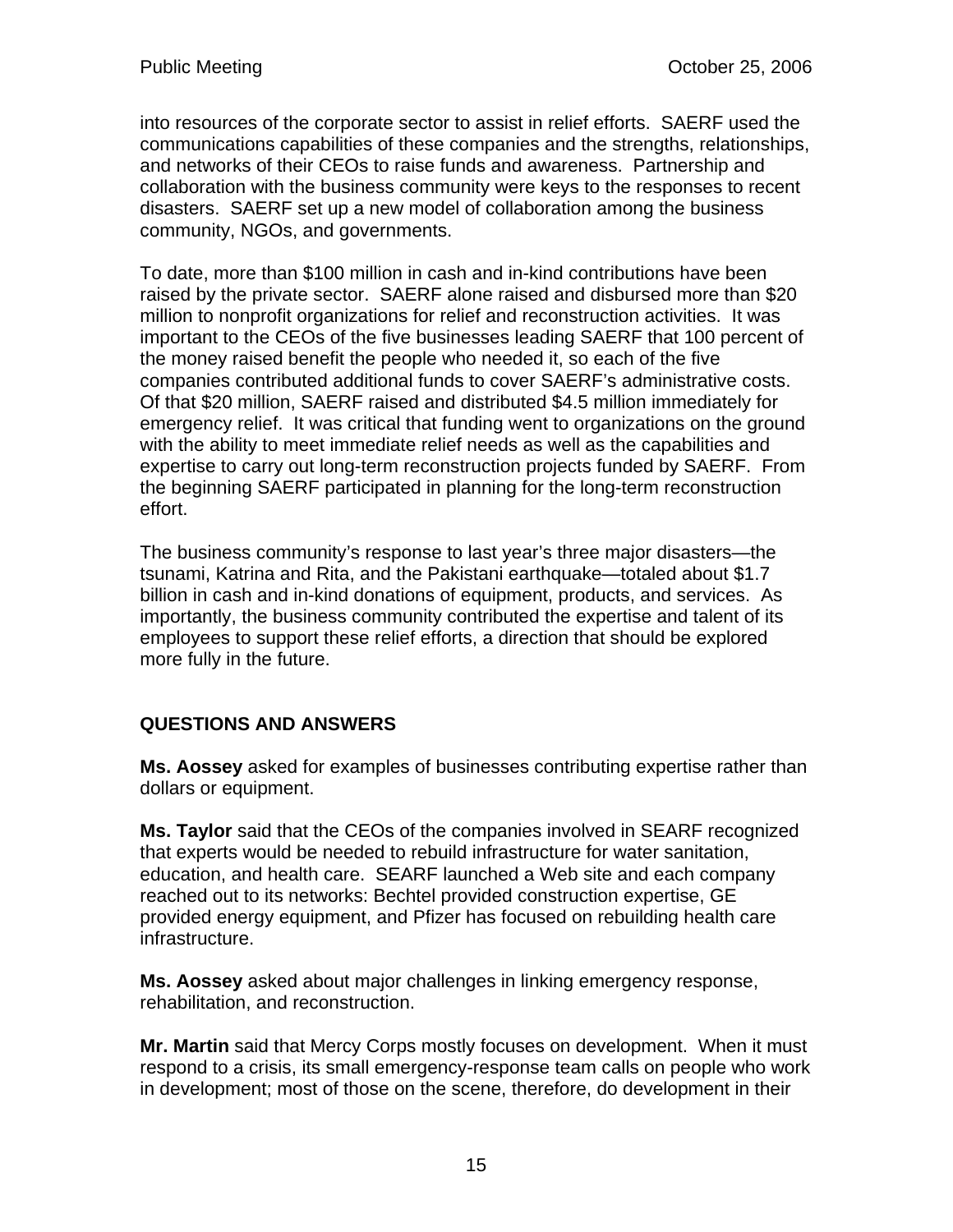day-to-day jobs. The idea is that these people will see from the earliest days the links that need to be made.

**Ms. Aossey** asked how the aid community might deal with unprofessional NGOs that create security problems for those organizations familiar with the affected area or accustomed to working in dangerous places.

**Mr. Martin** recalled the example of Afghanistan in the 1980s and 1990s. An organization of NGOs called Akbar devised standards for membership, and donors would only give money to NGOs belonging to Akbar. Today donors could require grantees to be signatories to InterAction's Code of Conduct, or members of InterAction.

**Sam Worthington** of InterAction said he looked forward to a dialogue about returning to DARTs and improving InterAction's relationship with USAID. He added that professional standards for the PVO community are essential, and that organizations that don't meet those standards must be strengthened.

**Ms. Aossey** asked how the response in Lebanon differed from that following the tsunami or the Pakistani earthquake.

**Mr. Garvelink** said that one major difference was the security concern, which impeded travel. That in turn led USAID to rely heavily on its partners, including Mercy Corps and the International Medical Corps (IMC).

**Mr. Ward** added that the difficult security situation has also meant USAID has a very small full-time staff in Beirut. That will present a great challenge in the future. USAID may have to work with locals, probably in the private sector, to augment its own capabilities.

**Ms. Aossey** asked what guiding principle relief organizations should follow when implementing relief or reconstruction efforts in areas of religious or ethnic conflict.

**Mr. Paulsen** said that the response must move quickly beyond an assessment of needs to an assessment of community capabilities, while avoiding insularity. Lebanon provides a good example to follow: organizations used the *Do No Harm* analyses and involved many local people.

**Robert Stack** of Community Options asked what in the long term were likely to be the relationships between companies like Pfizer and small PVOs on the ground.

**Ms. Taylor** said that being a global company gives Pfizer an advantage with global issues. Pfizer has 100,000 employees all over the world. The company does look to build partnerships with colleagues already on the ground: local NGOs and USAID provide essential information when Pfizer moves into an area.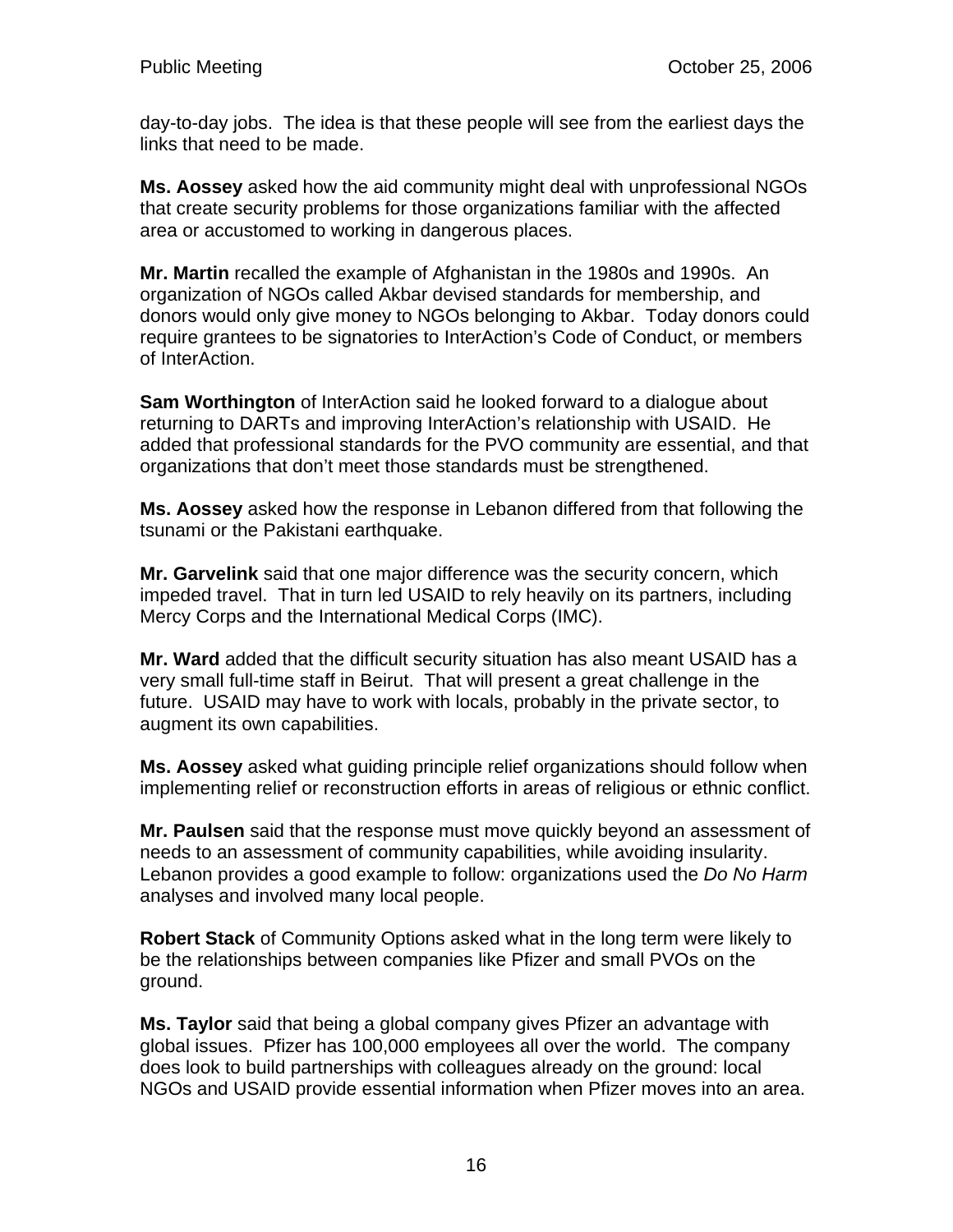**Mr. Worthington** said that the UN Office of the Special Envoy for Tsunami Recovery came to the conclusion that in the aftermath of a disaster, the effort to build up local institutions should be on a par with the delivery of services. PVOs are geared to the delivery of lifesaving services, but down the road there is a need to build civil societies. He asked how the donor community could help meet the need to strengthen local NGOs.

**Mr. Ward** said it would be wonderful if the NGO community invested in building local institutions. It is not flashy work, and it is often difficult to get Congress to understand it and commit the extra funding it requires. In any country, USAID would be glad to discuss with NGO representatives the work it has underway and the gaps NGOs can fill.

**Mr. Paulsen** added that those responding to disasters should emphasize building institutions and improving local capabilities as an integral part of delivering services. World Vision responded to the tsunami in four countries. In each it brought in an outside NGO with the specialized ability to assess the civil society's needs and recommend ways for World Vision to strengthen its institutions and capabilities as part of the transition work.

**Mr. Martin** noted the possibility of conflict between the goals of empowering local organizations and maintaining professional standards. Part of the NGO emergency response does need to be in developing local institutions, but most of that work must be done before a disaster hits.

**Ms. Taylor** said that the private sector can help fill gaps. For example, Pfizer sends employees to help NGOs enhance local health care–delivery capabilities.

**Judith Lahai-Momoh** of Saving Lives through Alternate Options (SLAO) noted that while Pfizer has been a good partner to small NGOs like SLAO, USAID has been less helpful. Holding all ACVFA meetings in Washington, D.C., makes it difficult for those out of state to attend. In addition, though federal tax regulations require audited statements only for organizations with at least \$500,000 in income, USAID requires audited statements of all its partners. People in emergencies don't need donated food—they need money to buy the food they are used to eating and the clothes they are comfortable in. Working with small agencies could help USAID learn what people really need. The system should also incorporate people from other countries.

**Don Rogers** of Catholic Relief Services asked how in its relationship with the military USAID was able to document who was in charge and disseminate that agreement, whether there were points of resistance, and whether the tsunami approach could be institutionalized.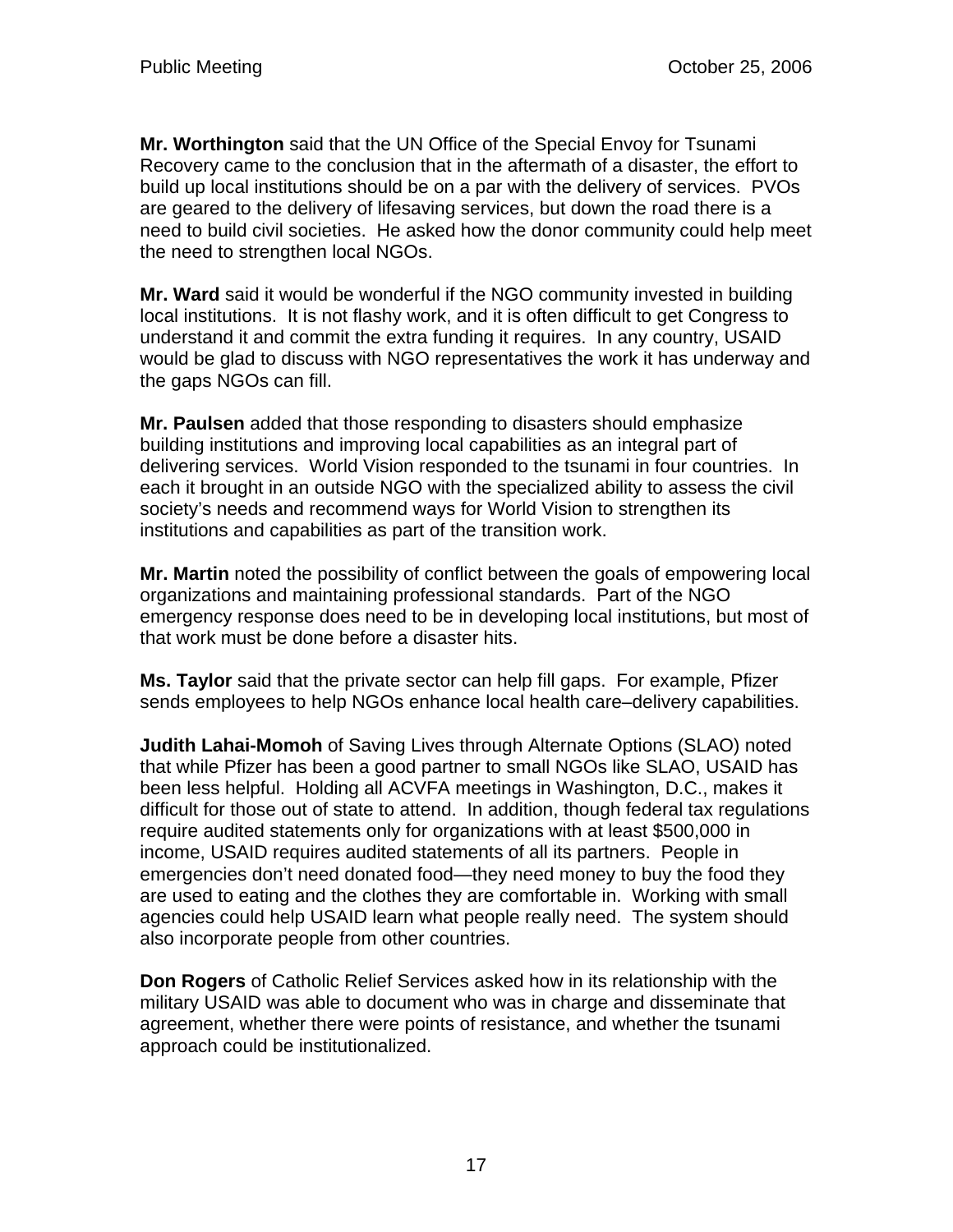**Mr. Garvelink** said that immediately following both the tsunami and the Pakistani earthquake, DCHA spoke to the Pentagon and suggested USAID run the relief operations. USAID set priorities and identified where supplies should be delivered. The military has never resisted that guidance; disaster relief is outside its expertise. This relationship has its roots in the conflict in Somalia in the early 1990s. When USAID wanted to deliver supplies during that time, DCHA communicated with the military and the military determined what was possible. The set of written procedures developed then were used again for the tsunami.

**Delois Blakely** of the New Future Foundation asked how USAID's changes to its emergency-response mechanisms mesh with the recent UN reforms having to do with the Cluster Lead Agency process and the training of humanitarian relief workers.

**Mr. Garvelink** said that USAID is very involved in the UN reforms. The Agency contributes to the Central Emergency Revolving Fund (CERF) and is funding UN Development Programme (UNDP) and Office for the Coordination of Humanitarian Affairs (OCHA) efforts to train humanitarian coordinators around the world to respond to emergencies. USAID is also engaged with the State Department Bureau of Population, Refugees, and Migration (PRM) in helping UN agencies improve their capabilities to lead these clusters. Without good humanitarian coordinators, the Cluster Lead Agency system does not work well. The United States has the capability to respond quickly to emergencies, but many other countries do not. USAID sees all three of these reforms as critical to improving the world's ability to respond to humanitarian crises anywhere.

**A participant** asked how the corporate sector could be invited to have a permanent stake in humanitarianism, so that its commitment does not dissipate when the stock market falls.

**Ms. Taylor** said that businesses are not only corporate citizens, they are made up of private citizens. There are two standards for how a company behaves. One is the conduct of the company itself, the other the contributions of its employees.

**Mr. Ward** added that the President has now set up three private-sector funds: for the tsunami, the earthquake, and now for Lebanon. While George W. Bush is president, there will be a seat at the disaster-response table for the private sector. USAID also recently created a Global Development Alliance designed to attract corporations interested in working with the Agency in any given country. There is room for improvement, however, in teaching USAID's officers to respond when company representatives offer assistance.

**Marcel Kitissou** of Cornell University's Institute for African Development asked how organizations manage the mobility of humanitarian workers. Are there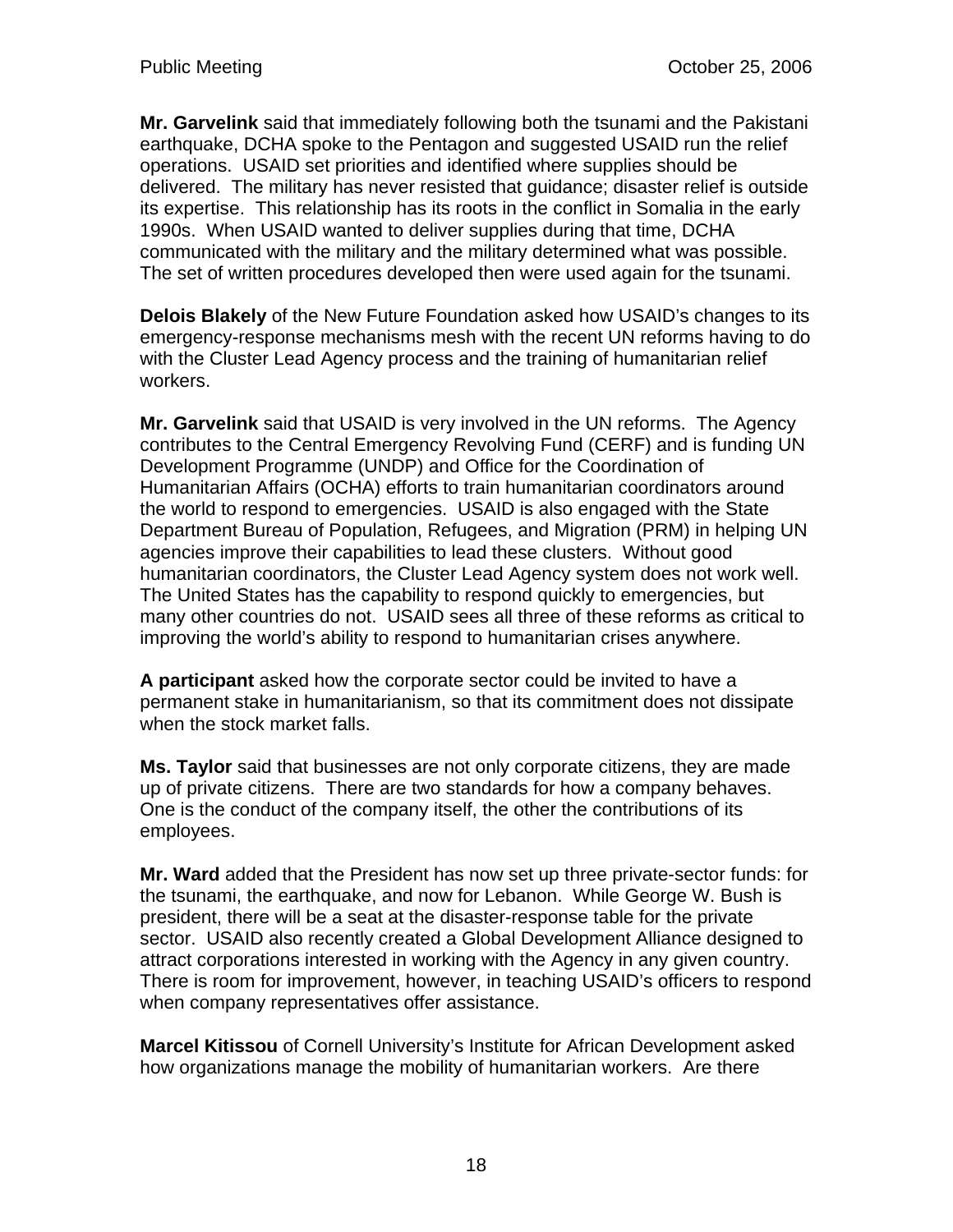established programs for obtaining visas or work authorizations? If such international agreements do not exist, is there a need to create them?

**Mr. Martin** said that most U.S. and international NGOs have diverse international staffs. Less than half of Mercy Corps' international staff is American, for example. Less than 5 percent of its total staff is expatriate—95 percent are nationals of the countries where Mercy Corps works. At the moment it is very difficult to obtain visas to allow all of Mercy Corps' workers to go where they need to, but at the same time Mercy Corps does not want to homogenize its staff. An international agreement improving the mobility of aid workers would be wonderful, but is unlikely. This relates to the certification of NGOs: in the absence of a good definition of NGOs, it would be difficult to create international legislation giving NGO staff members the same mobility as UN workers.

# **FOREIGN ASSISTANCE REFORMS: PARTNER DISCUSSIONS**

**Laura Wilson,** *Senior Legislative Advisor to the Director of U.S. Foreign Assistance, U.S. Department of State*

The *Foreign Assistance Framework* (*FAF*) [available at

http://www.usaid.gov/about\_usaid/acvfa/framework\_102506.pdf] defines the overall goal of transformational diplomacy: "Helping to build and sustain democratic, well-governed states that will respond to the needs of their people and conduct themselves responsibly in the international system." In other words, all aid provided by USAID and the Department of State should help states advance toward those two main focuses: to take care of their own people and act responsibly in the international community. Anything not directly related to those two aims probably will not continue to be funded.

Countries have been divided into categories according to the characteristics they share. Each of these categories has a specific end goal identified in the *FAF*. "Rebuilding Countries" are those emerging from and rebuilding after internal or external conflict. Examples include Iraq, Afghanistan, and Colombia. "Restrictive Countries" are states of concern where there are significant problems with governance and where there may be legislative prohibitions associated with funding. Examples include Cuba and North Korea. "Developing Countries" are low- to lower-middle-income countries that do not yet meet either MCC performance criteria or the criterion related to political rights; "Transforming Countries" are low- to lower-middle-income countries that do meet all those criteria. (The "red line" criterion operates the same way as the MCC criterion for "correction": countries that do not meet the criterion for political rights cannot advance to the Transforming Country category.) "Sustaining Partnership Countries" are states of middle income or above for which U.S. support is provided to sustain partnerships, progress, and peace. Examples include Mexico, South Africa, Chile, and Saudi Arabia.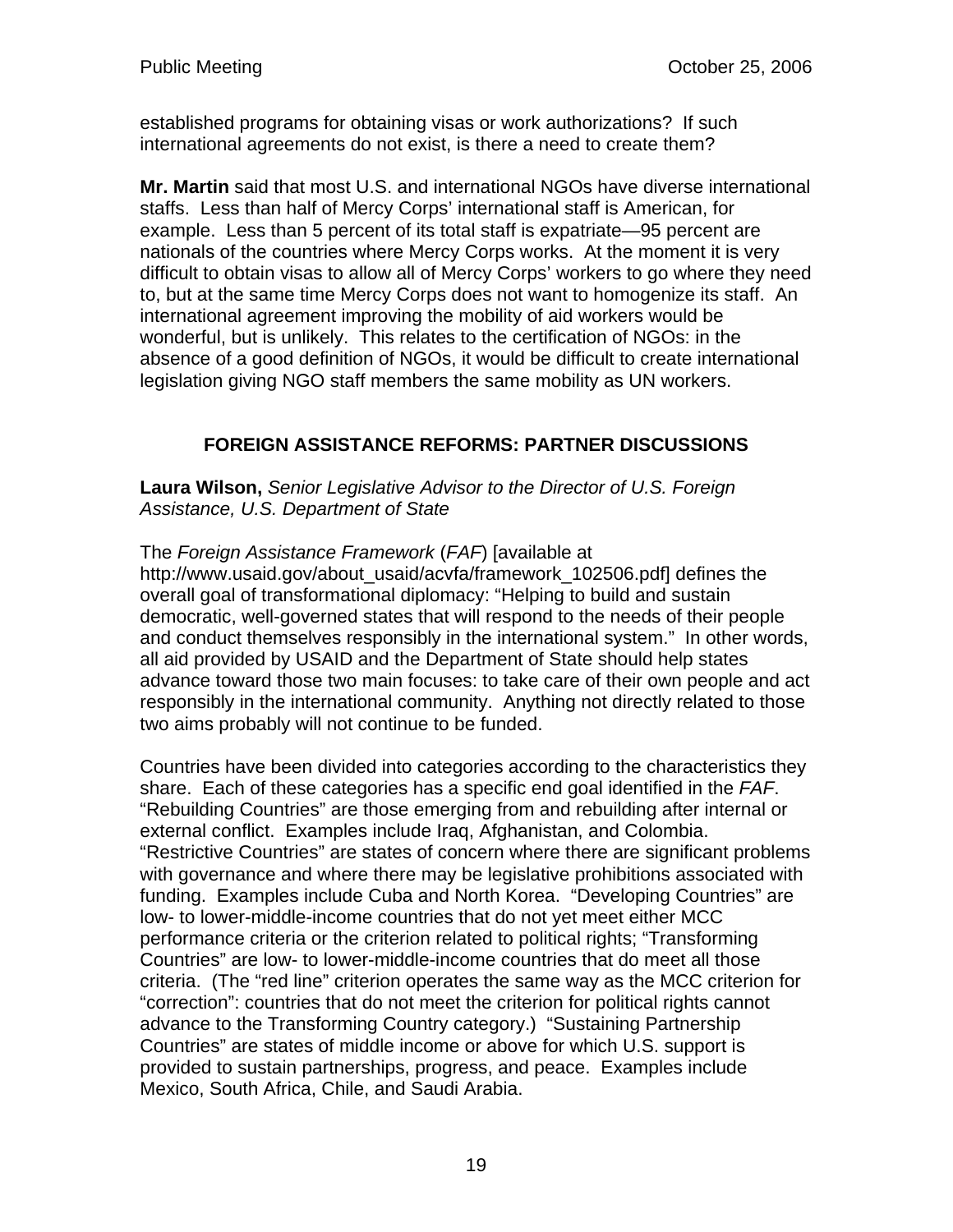Programs for a country are not bounded by the definitions associated with its country category. USAID and the State Department expect a mixed approach to ensure that programs meet a country's need. But collectively the expectation is that programs in one country category will look different from those in another.

#### **Charles North,** *Senior Coordinator for the Western Hemisphere, Office of U.S. Foreign Assistance, U.S. Department of State*

Following the *FAF*, reformers developed the *New Program Hierarchy* pyramid, an illustration of the structure that will underlie each program objective listed in the *FAF*. Thus, the program objective "investing in people" will be divided into the "program areas" of education, health, and social services and protection for vulnerable populations. The program area of education can be divided further into the "program elements" of basic and higher education. And primary education would be a "program subelement" within the basic education program element.

This structure allows USAID and the Department of State to record funding, analyze it, and report expenditures to Congress in each area. Each program element and subelement carries at least one indicator and sometimes several, a mix of "outputs" and "outcomes" for which USAID and the Department of State can be held accountable, tied to direct funding. Indicators for program areas and objectives are largely "outcome" measures, so that it can be shown whether or not programs achieve the desired results of transformational diplomacy.

Explanations of every element and subelement are now on the State Department Web site (http://www.state.gov/f/reform/). The indicators tied to each should be made public within a few weeks.

The *FAF* and *New Program Hierarchy* form the basis of a new five-year plan for foreign assistance that will include the *FAF*'s goals and lay out clear targets, mostly at the program-area level. This plan defines objectives clearly, thereby setting explicit direction for what USAID and the Department of State will and will not pursue.

In June of this year the Secretary of State approved initial budget levels by country for FY2008. Those levels were based on factors including country need, country commitment, and foreign-policy considerations. USAID and the State Department then formed country core teams and over the course of a few weeks allocated funds to the program element level for over 150 countries. Because the process moved so rapidly, increasing the possibility of error, three levels of review were included: first with core team leaders, second with the regional bureaus, and third when the Secretary of State herself reviewed the plans and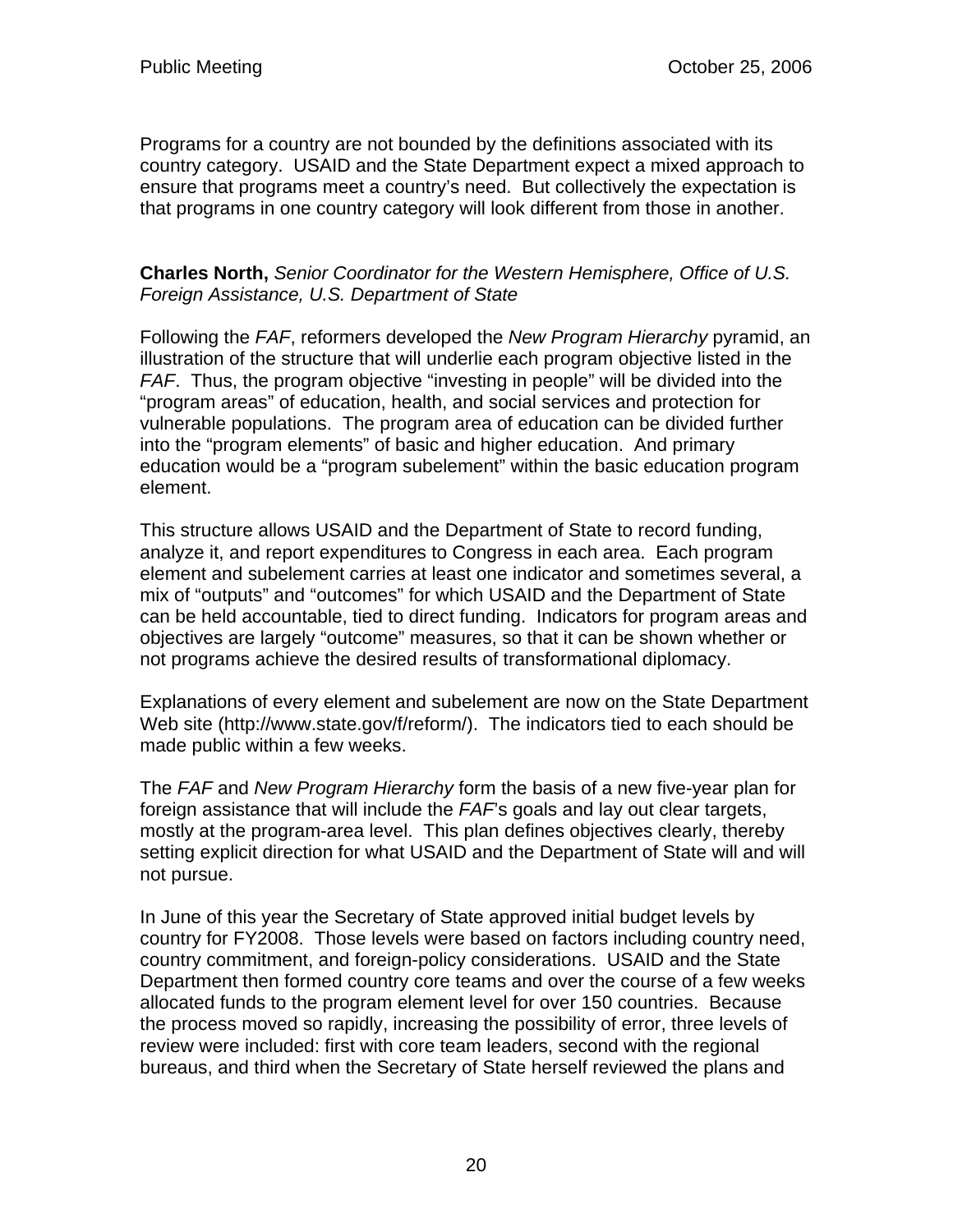made adjustments. USAID and the State Department are now working with OMB to prepare the budget for Congress.

So as not to have to wait to launch the effort until FY2008, the reform also translated the FY2007 budget as approved by Congress to the program element level. Missions were asked to review these priorities as set in Washington, and will now have to decide how to achieve the newly defined objectives with the resources they have. Guidance for those operational plans will soon be ready. It will be reviewed within the U.S. government first and then shared with partners. Training in the field and for the regional bureaus in Washington began at the beginning of October. Operational plans are due from missions by the end of January and will be implemented once Congress is notified. Guidance for FY2008 operational plans will be issued in the spring, with the aim of preparing FY2008 operational plans by the end of September.

### **REPORTS FROM BREAKOUT DISCUSSION SESSIONS ON FOREIGN AID REFORMS**

The meeting broke into small groups for discussion, following which the moderator from each group reported to the full body on significant points of agreement.

# **John Chromy,** *CHF International*

It is not clear how communities and other stakeholders will be able to participate in this new ordering of priorities. Good sustainable development requires the active participation of the people affected.

Those in international development have learned well how to measure outputs and outcomes in certain arenas. The new system should make sure not to lose what is already known.

In the *FAF* chart, crosscutting issues like "the environment," "youth," or "gender" appear only once or twice. It isn't clear how they will matter if at all.

It is unclear whether under this new system the emphasis on security and stability will override long-term development goals.

# **Spencer King,** *International Executive Service Corps*

This reform offers an ideal opportunity: a chance to change things the aid community has complained about in the past, a chance to reduce duplication so that worthy projects receive more funds. Accountability—which was mentioned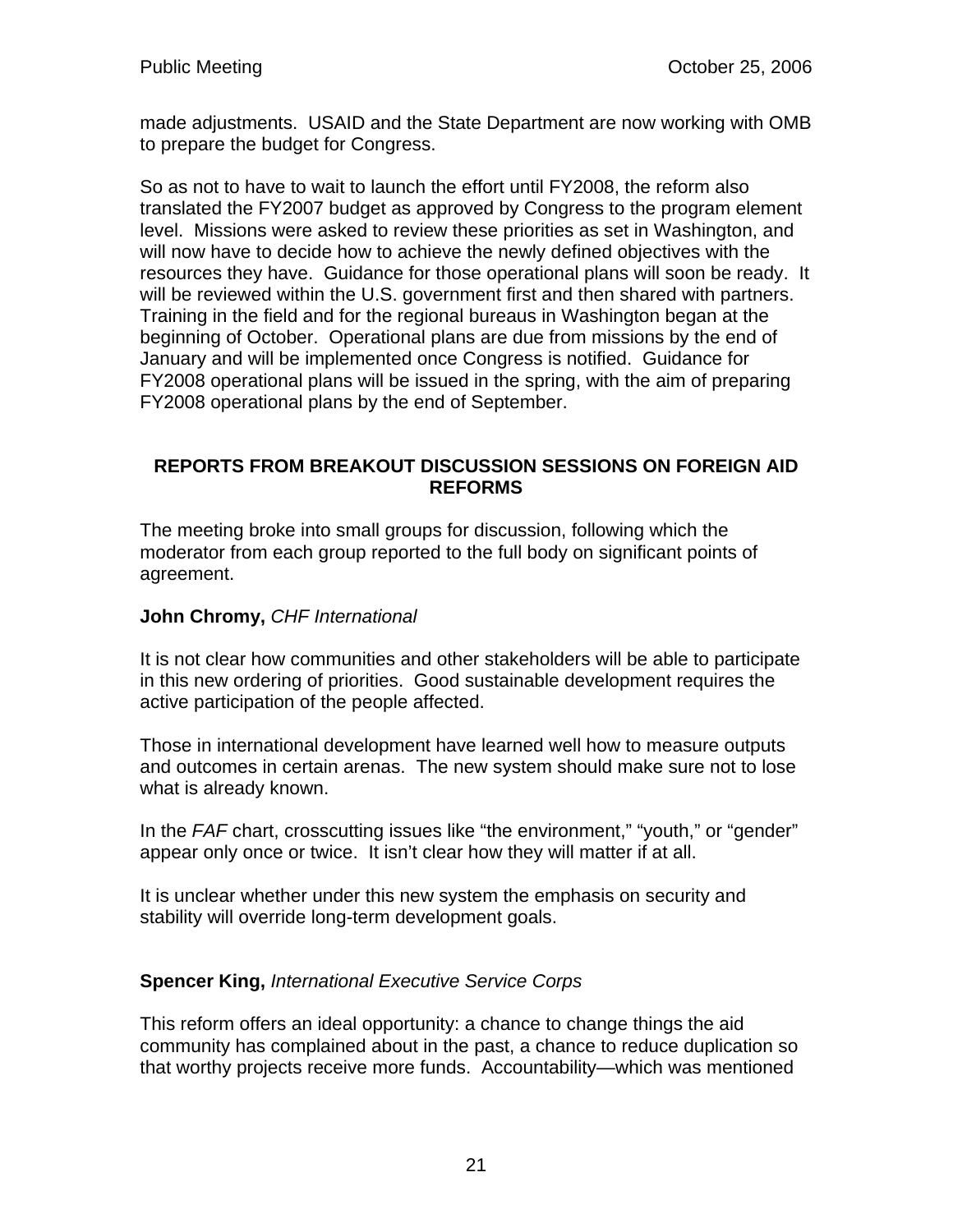several times today—is very important. It also appears that these reforms have a better chance to be sustainable than those of the past.

But the process should go even further. The earlier presentation was excellent; it should be shared with NGOs in the field and with host nations' ministries, with great care taken that both fully understand the changes. PVOs oriented toward humanitarian efforts are concerned that everything in the new plan is top-down, without enough analysis of needs and enough of a voice for the field. PVOs are uncertain what USAID missions' priorities will be next and to whom they will be answering.

ACVFA should offer PVOs a chance to visit USAID in small groups to find their proper roles in this new approach. USAID should recognize that different classes of PVOs pursue different objectives rather than assuming that all have the same goals.

**Frances Marine,** *Senior Advisor for Public Affairs to the Director of U.S. Foreign Assistance, U.S. Department of State*

The new system should make priorities and goals clearer, which in turn should make it easier to coordinate with other donors and meet the goals of host countries. New indicators could facilitate progress.

At the moment, however, uncertainty in the aid community is affecting nonprofits. There are important unresolved questions about the future of contracting. Some wonder whether these changes move too ambitiously, too quickly, limiting the opportunities for public comment. There should be more forums to allow PVOs to comment on these and other crosscutting issues, such as the future of branding and requirements for partners on the ground.

# **Richard Stearns,** *World Vision*

The new system should clarify the priorities and objectives of U.S. foreign assistance. In particular, the newly transparent system of accounting for allocations should reveal where money is really spent, a surer sign of priorities than any other. At the same time, a results-based set of metrics may make it easier to show Congress and the American people that aid does achieve tangible successes.

Unfortunately, the reforms do not address the important issue of sector and country earmarks. Strategic planning such as this will not truly be relevant if appropriators' earmarks have already effectively locked in plans. It is also unfortunate that this process is only voluntary for agencies other than USAID and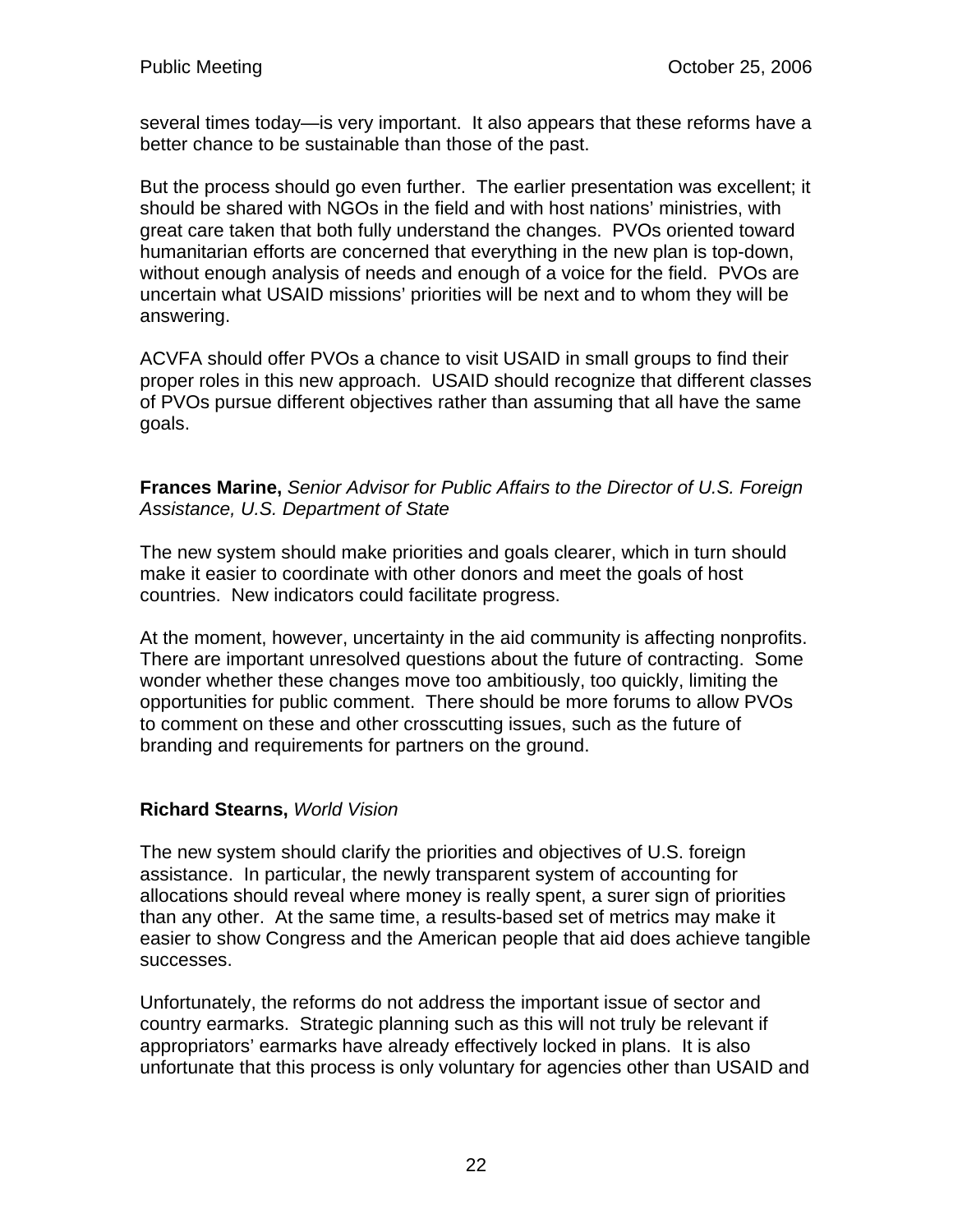the State Department, rather than binding on all agencies engaged in foreign assistance.

Some are concerned that State Department priorities and objectives may override humanitarian concerns. For example, perhaps the United States will overlook corruption in a government if it is a key ally in the War on Terror.

Perhaps because of the abbreviated timeframe, so far ACVFA has served the function of reporting to the PVO community what is already underway rather than allowing for real consultation. The process has proceeded without meaningful input from PVOs, communities around the world, or even Congress. Whether or not these reforms survive into the tenure of the next President may depend on how consultative and bipartisan the process is now.

# **Theodore Weihe,** *Land O' Lakes International*

The new system better organizes and coordinates programs, which should lead to more cohesive efforts. These reforms could stop the diffusion of USAID resources to other agencies and strengthen USAID's role. It is hoped that USAID will once again be able to direct the agenda in matters of development.

At the same time, it appears that the new mechanism is based on the PEPFAR approach, which may not fit USAID's work in all its complexity. For years USAID prided itself on bottom-up budgeting. This new system takes the opposite tack. The field should have opportunities to participate fully.

While it is a good idea to reduce the number of indicators, at the programelement level those indicators deal with "outputs," while up the scale they shift to "outcomes." Tracking outputs could help track USAID resources, but measuring results means attributing causes to changes, which is much more difficult.

While the new Foreign Assistance Coordination and Tracking System (FACTS) is not yet fully understood by all participants, many feel it could be helpful.

There should be more opportunity for consultation. ACVFA meetings heretofore have been closer to briefings. In particular, PVOs could be of real help in developing indicators and consulting with partners on the ground. It is especially difficult for small PVOs without a presence in Washington to participate in this process, so USAID should consider a special effort to reach out to them.

Ultimately Congress will make the final decisions in these matters. PVOs could help sell these ideas to lawmakers and to partners in the field, but they would like some of these other concerns—such as procurement—dealt with positively.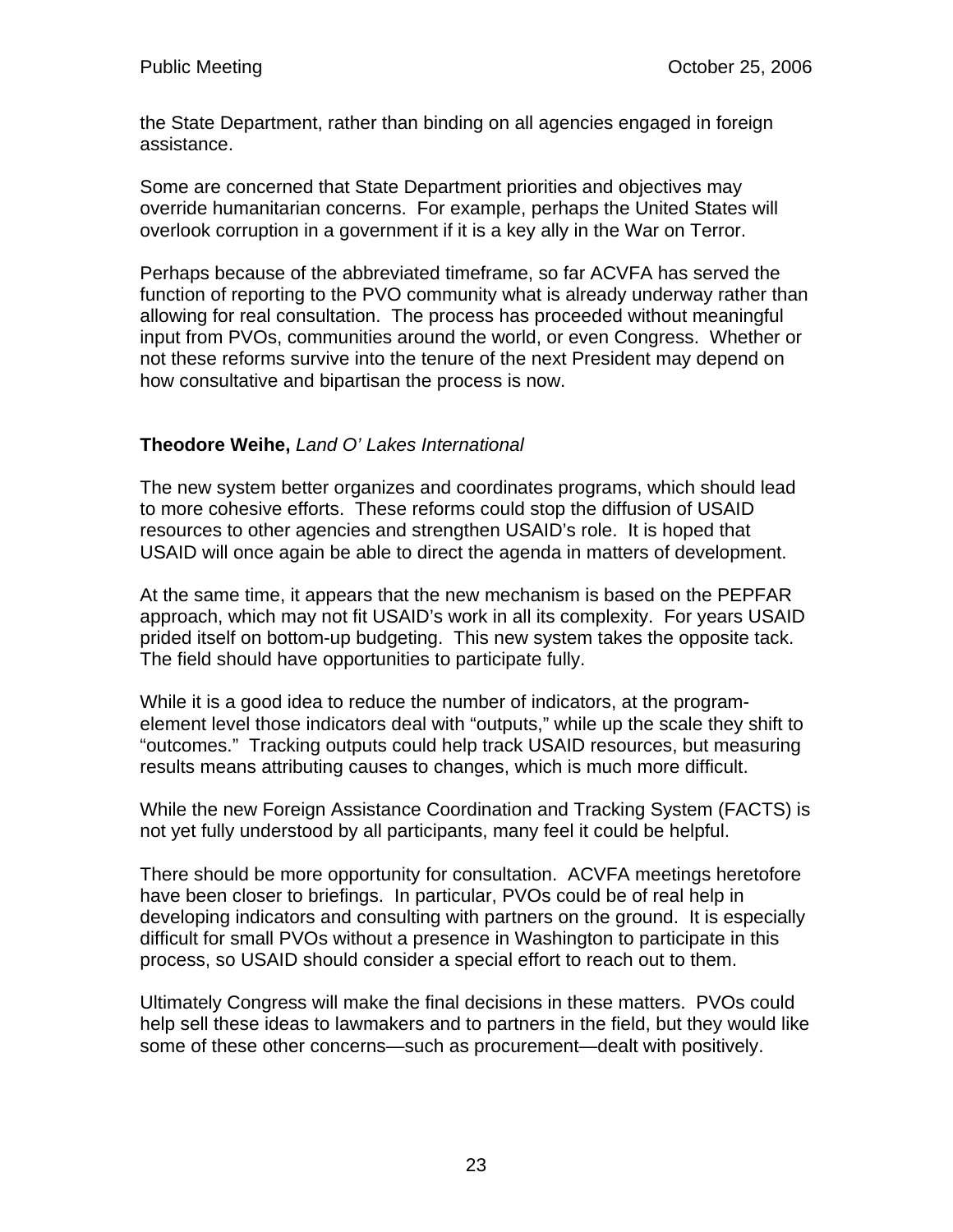### **Kenneth Wollack,** *National Democratic Institute*

This process should reduce if not eliminate redundancy and competition among agencies engaged in foreign aid. Involving State Department officials in all decisions should also enhance their understanding of development priorities.

But greater State Department engagement could also potentially lead to greater politicization, unless participants draw fully on PVOs' technical expertise. The country-team approach could also potentially eliminate or at least devalue regionwide programs. It is not yet clear whether USAID will influence the State Department or vice versa.

The monitoring process should not apply identically to all programs. Some programs require qualitative indicators; not all can be measured using a PEPFAR-like approach. Some participants are concerned that the quarterly and yearly monitoring system could erode funding in the long term. It is also not clear whether new funding mechanisms will be put in place.

The fact that all decisions so far have been made in Washington has marginalized the views of local partners. There should be a genuinely consultative process that involves PVOs and NGOs in strategic decisions, and ACVFA itself should be made more diverse.

# **Esther Benjamin,** *International Youth Foundation*

The new system should allow for better coordination, prevent duplication, improve partnerships, simplify and synchronize reporting, and offer more opportunities to build networks and hold dialogues. The desire to align programs with strategic aims is admirable, but could be challenging for PVOs working with multiple donors, and might not be clear when PVOs work at the program subelement level. The reforms should make allowances for multidonor environments, and make room to deal with countries' specific needs.

So far, this process has not adequately explored global or regional approaches to issues. Further clarity is also needed on the concept of investing by sector or objective: it is not yet apparent whether some columns of the *FAF* will be more important than others, or whether programs will be linked across objectives.

ACVFA should hold more participatory sessions involving more NGOs, and use PVOs and NGOs to hear the voices of those who may be affected by these reforms, perhaps through the "community participation" model.

#### **Sarah Jane Hise,** *Center for Global Development*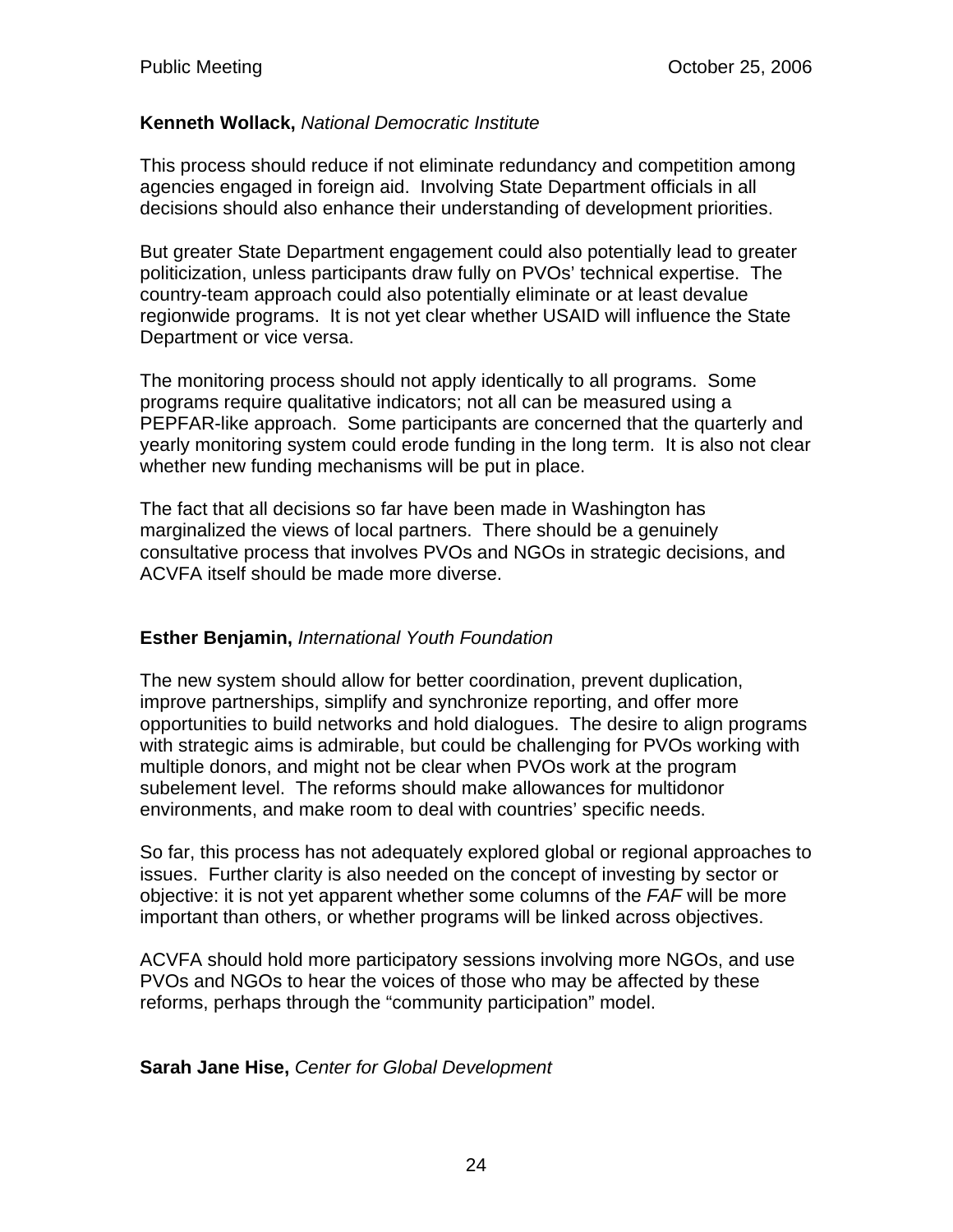Participants support the effort to coordinate USAID's and the State Department's many programs, and to systematize efforts now sometimes driven by personalities. But the reforms may not be ambitious enough, as they do not affect the many other agencies that deliver foreign aid. There is also a fear that long-term goals may be sacrificed to meet short-term priorities.

It is not yet clear how strategic priorities will mesh with implementation plans and work on the ground. Specifically, it is not clear to what extent country priorities will be taken into account. It is also not clear whether efforts are still underway to improve procurement efficiency and effectiveness.

If the list of thirty-five countries put on the fast track for these reforms is not yet public, participants request that it be made public. Participants also request greater participation in this reform process, and suggest that USAID consider hiring a full-time NGO coordinator to take PVO ideas into account.

# **Jean Rogers,** *Center for International Private Enterprise*

These reforms should lead to improved coordination and coherence among USAID and State Department programs—in theory. It is not yet clear how they will work in practice, however, and in particular how they will affect workflow. If the reforms do represent a real change and not merely a different budget process for business as usual, reformers should be careful not to upset established relationships and programs that do work.

The reforms could lead to fewer mission-director pet projects, but that would not be an advance if it simply allowed more ambassadorial pet projects. Conversely, if the new process is more strategically driven from the top down, it could become less creative.

Indicators should be developed at the field level with the help of the PVO community, so that they fit the work underway. USAID and the State Department should provide structure to allow PVOs to offer their opinions at both the strategic and operational levels.

# **Gregg Willhauck,** *Center for International Private Enterprise*

The new reforms should provide more transparency and coherence among State Department and USAID programs. But while it is easy for a reform to succeed while foreign-aid levels are rising, it is hard to foresee what will happen when those spending levels fall. Meanwhile, USAID staff members appear to have gone from development practitioners to contract managers, and the reform may hasten that trend.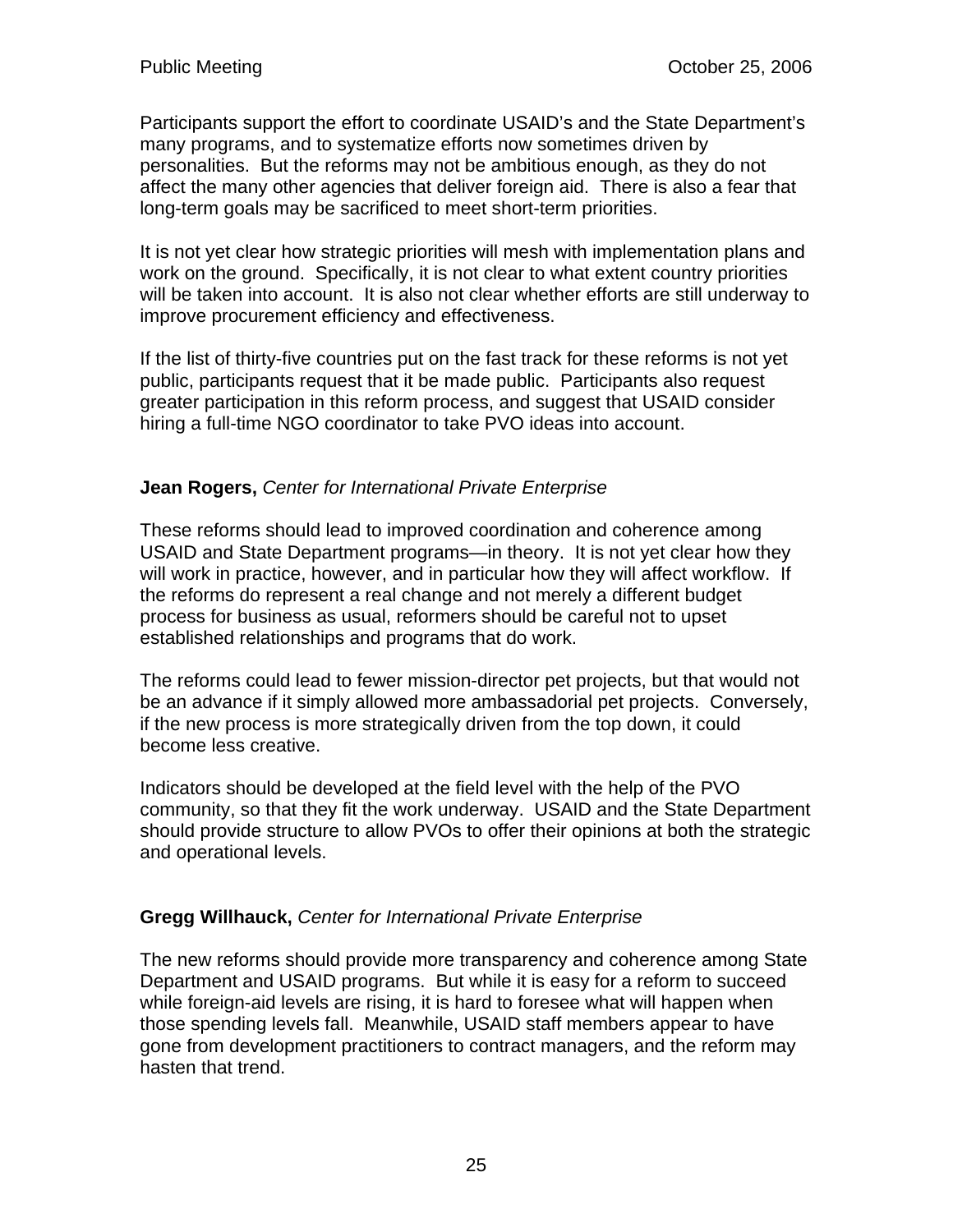It is not clear how the reform structure takes into account other countries' views. One participant, a representative of a foreign donor, said that that nation would appreciate a more obvious U.S. contact. Coordination with other donors and partners is especially important in countries that lack an effective government. It is also not clear how these reforms align with the earlier vision Secretary Rice articulated of diplomats operating in far-flung outposts working directly with civil society and indigenous stakeholders.

# **Aaron Williams,** *Society for International Development*

The general idea of joint State Department and USAID planning is highly desirable, and PVOs are pleased to see that the reform approach is driven by results, similar to recent reforms in the private sector.

PVOs are concerned, however, about the new so-called "crosswalk process" between new program objectives and existing development-assistance accounts. It is also not yet clear how earmarks will be handled, and whether the new structure will bring USAID and the State Department into a meaningful dialogue with other leading donors.

Given the scope and speed of the reforms, USAID should consider rolling out a modified training program aimed at improving partners' ability to participate. USAID has done this routinely in the past. USAID should also consult annually with the PVO community in forums such as ACVFA to see how the changes are affecting PVOs.

# **Alina Zyszkowski,** *PADCO*

The new system should improve transparency and coordination, and make it easier for both the State Department and USAID to report progress to Congress.

PVOs are concerned, however, that regional and crosscutting issues such as the environment and gender are not addressed in the new *FAF*. In addition, the MCC does not appear to be part of these reforms, yet it represents a major element of the U.S. foreign aid budget.

ACVFA should continue to have consultative events such as this one.

# **SUMMARY OF BREAKOUT SESSION REPORTS**

**Laura Wilson,** *Senior Legislative Advisor to the Director of U.S. Foreign Assistance, U.S. Department of State*